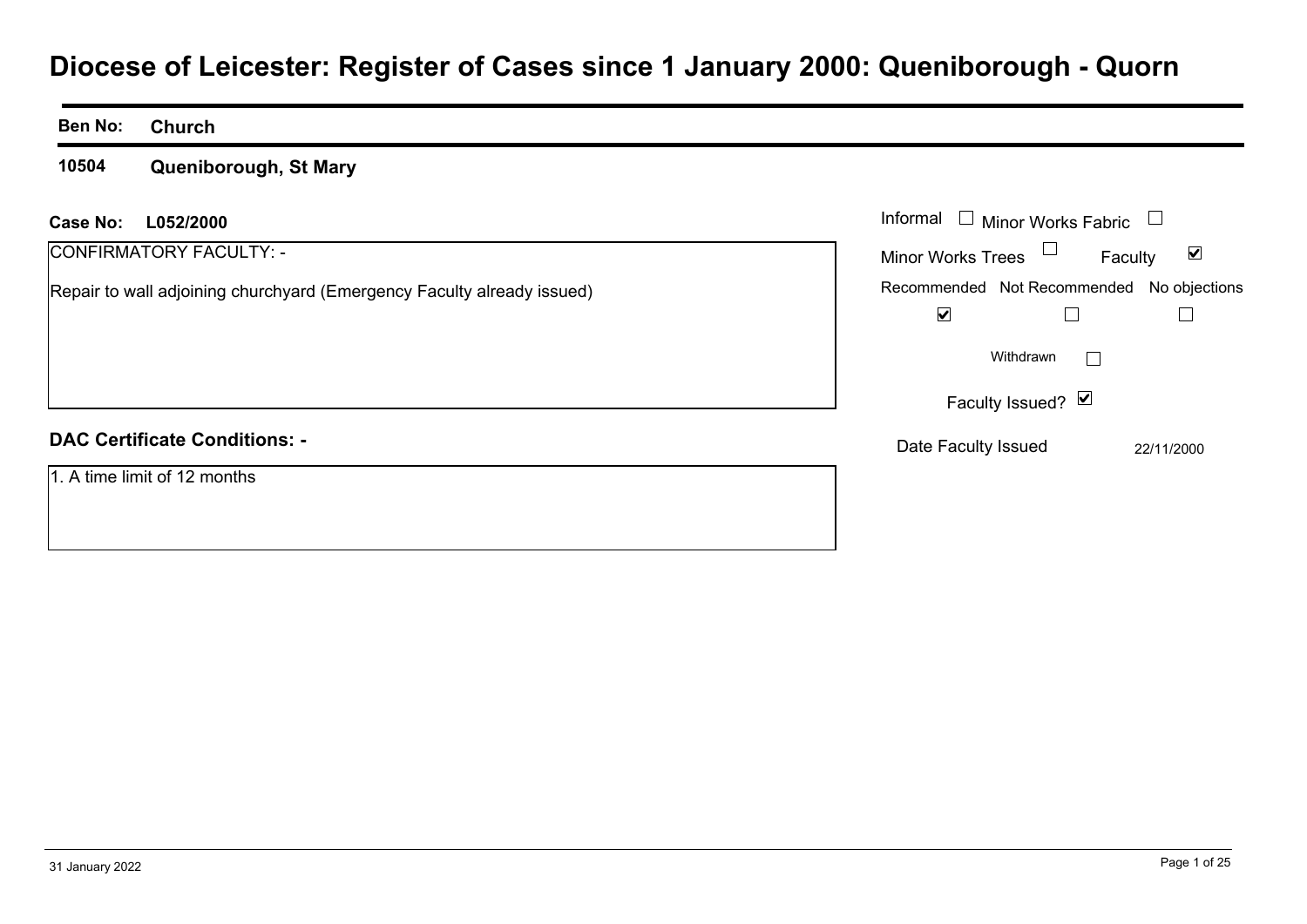| <b>Case No:</b><br>L059/2001                                                                                                              | Informal □ Minor Works Fabric                               |
|-------------------------------------------------------------------------------------------------------------------------------------------|-------------------------------------------------------------|
| Repairs to the Spire                                                                                                                      | $\blacktriangledown$<br><b>Minor Works Trees</b><br>Faculty |
|                                                                                                                                           | Recommended Not Recommended<br>No objections                |
|                                                                                                                                           | $\blacktriangledown$<br>$\vert \ \ \vert$<br>$\mathbb{L}$   |
|                                                                                                                                           | Withdrawn                                                   |
|                                                                                                                                           | Faculty Issued? $\Box$                                      |
| <b>DAC Certificate Conditions: -</b>                                                                                                      | Date Faculty Issued                                         |
| 1. A time limit of 12 months                                                                                                              |                                                             |
|                                                                                                                                           |                                                             |
|                                                                                                                                           |                                                             |
| L096/2003<br>Case No:                                                                                                                     | Informal $\Box$ Minor Works Fabric                          |
| 1. Refurbishment of Porch including replacement of decayed joints in roof                                                                 | $\blacktriangledown$<br><b>Minor Works Trees</b><br>Faculty |
| 2. Replacement of outer badly fitting door, replacement of gable end with oak panelling; installation of<br>two electric heaters in Porch | Recommended Not Recommended<br>No objections                |
| 3. Cleaning of quarry tiles and renovation of walls                                                                                       | $\blacktriangledown$                                        |
| 4. Replacement of perpex in window with oak<br>5. Installation of new lighting                                                            | Withdrawn                                                   |
| 6. Repair of loose and damaged stonework and removal pf paviors and replacement with new paviors                                          |                                                             |
|                                                                                                                                           | Faculty Issued? Ø                                           |
| <b>DAC Certificate Conditions: -</b>                                                                                                      | Date Faculty Issued<br>08/07/2004                           |
| 1. A time limit of 12 months                                                                                                              |                                                             |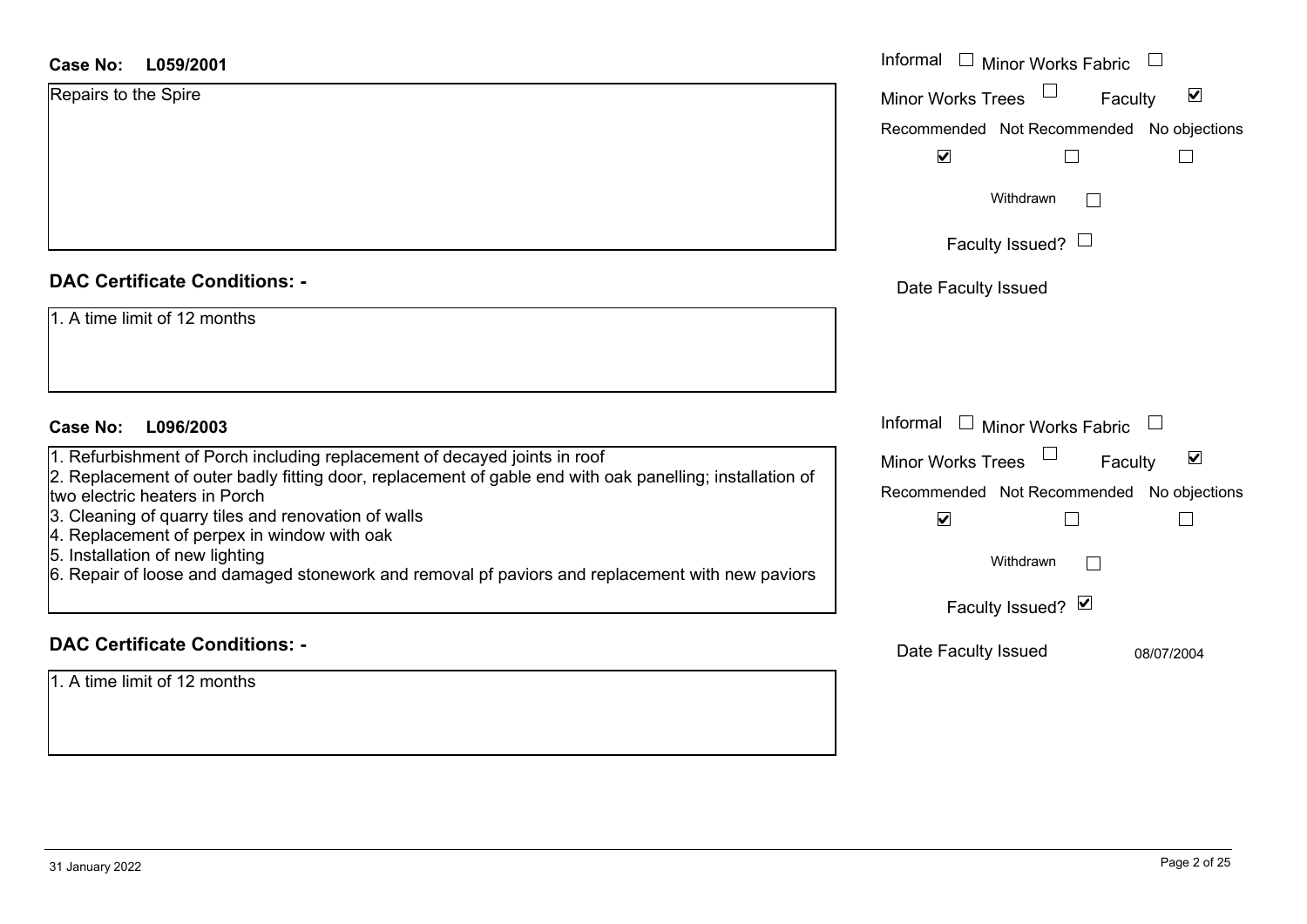| <b>Case No:</b><br>L026/2008                                                                                                                                                                                                             | Informal<br>$\Box$ Minor Works Fabric<br>$\Box$                                             |
|------------------------------------------------------------------------------------------------------------------------------------------------------------------------------------------------------------------------------------------|---------------------------------------------------------------------------------------------|
| Repairs to Tower parapet wall                                                                                                                                                                                                            | $\blacktriangledown$<br>Minor Works Trees<br>Faculty                                        |
|                                                                                                                                                                                                                                          | Recommended Not Recommended No objections                                                   |
|                                                                                                                                                                                                                                          | $\blacktriangledown$                                                                        |
|                                                                                                                                                                                                                                          | Withdrawn<br>$\mathcal{L}$                                                                  |
|                                                                                                                                                                                                                                          | Faculty Issued? Ø                                                                           |
| <b>DAC Certificate Conditions: -</b>                                                                                                                                                                                                     | Date Faculty Issued<br>06/03/2008                                                           |
| 1. A time limit of 12 months                                                                                                                                                                                                             |                                                                                             |
|                                                                                                                                                                                                                                          |                                                                                             |
|                                                                                                                                                                                                                                          |                                                                                             |
| L083/2008<br><b>Case No:</b>                                                                                                                                                                                                             | Informal<br>$\mathrel{\boxdot}$ Minor Works Fabric<br>$\begin{array}{c} \hline \end{array}$ |
| Repairs to Porch roof                                                                                                                                                                                                                    | $\Box$<br>$\blacktriangledown$<br>Minor Works Trees<br>Faculty                              |
|                                                                                                                                                                                                                                          | Recommended Not Recommended No objections                                                   |
|                                                                                                                                                                                                                                          | $\blacktriangledown$                                                                        |
|                                                                                                                                                                                                                                          | Withdrawn<br>$\Box$                                                                         |
|                                                                                                                                                                                                                                          | Faculty Issued? $\Box$                                                                      |
| <b>DAC Certificate Conditions: -</b>                                                                                                                                                                                                     | Date Faculty Issued<br>25/06/2008                                                           |
| 1. A time limit of 12 months<br>2. That details of the works are entered in the Log Book so that a record is kept of what has been done<br>3. That, if necessary, the PCC obtains planning permission for the change of roofing material |                                                                                             |

 $\sim$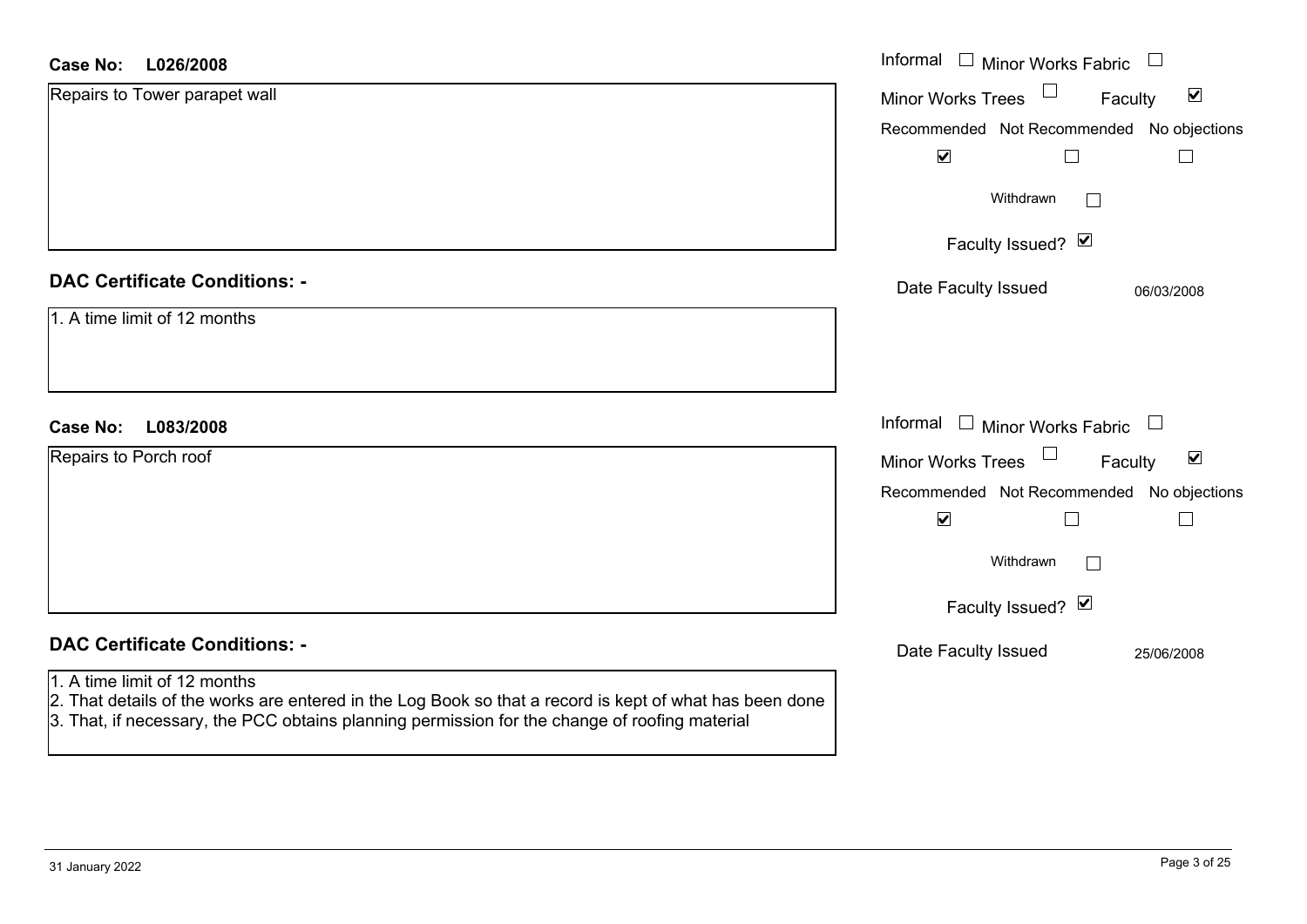#### **L084/2008Case No:**

| <b>Case No:</b><br>L084/2008                                                                                                            | Informal $\Box$ Minor Works Fabric                   |
|-----------------------------------------------------------------------------------------------------------------------------------------|------------------------------------------------------|
| Repairs to Chancel stained glass windows                                                                                                | $\blacktriangledown$<br>Minor Works Trees<br>Faculty |
|                                                                                                                                         | Recommended Not Recommended No objections            |
|                                                                                                                                         | $\blacktriangledown$                                 |
|                                                                                                                                         | Withdrawn                                            |
|                                                                                                                                         | Faculty Issued? Ø                                    |
| <b>DAC Certificate Conditions: -</b>                                                                                                    | Date Faculty Issued<br>25/06/2008                    |
| 1. A time limit of 12 months<br>2. That details of the works are entered in the Log Book so that a record is kept of what has been done |                                                      |
| <b>Case No:</b><br>L214/2008                                                                                                            | Informal $\Box$ Minor Works Fabric $\Box$            |
| 1. Removal of Ivy and deadwood to allow aerial inspection                                                                               | Minor Works Trees <b>■</b><br>$\Box$<br>Faculty      |
| 2. Shorten limbs                                                                                                                        | Recommended Not Recommended No objections            |
|                                                                                                                                         | $\blacktriangledown$                                 |
|                                                                                                                                         | Withdrawn<br>$\mathbf{I}$                            |
|                                                                                                                                         | Faculty Issued? $\Box$                               |
| <b>DAC Certificate Conditions: -</b>                                                                                                    | Date Faculty Issued                                  |
| 1. That details of the works are entered in the Log Book so that a record is kept of what has been done                                 |                                                      |
|                                                                                                                                         |                                                      |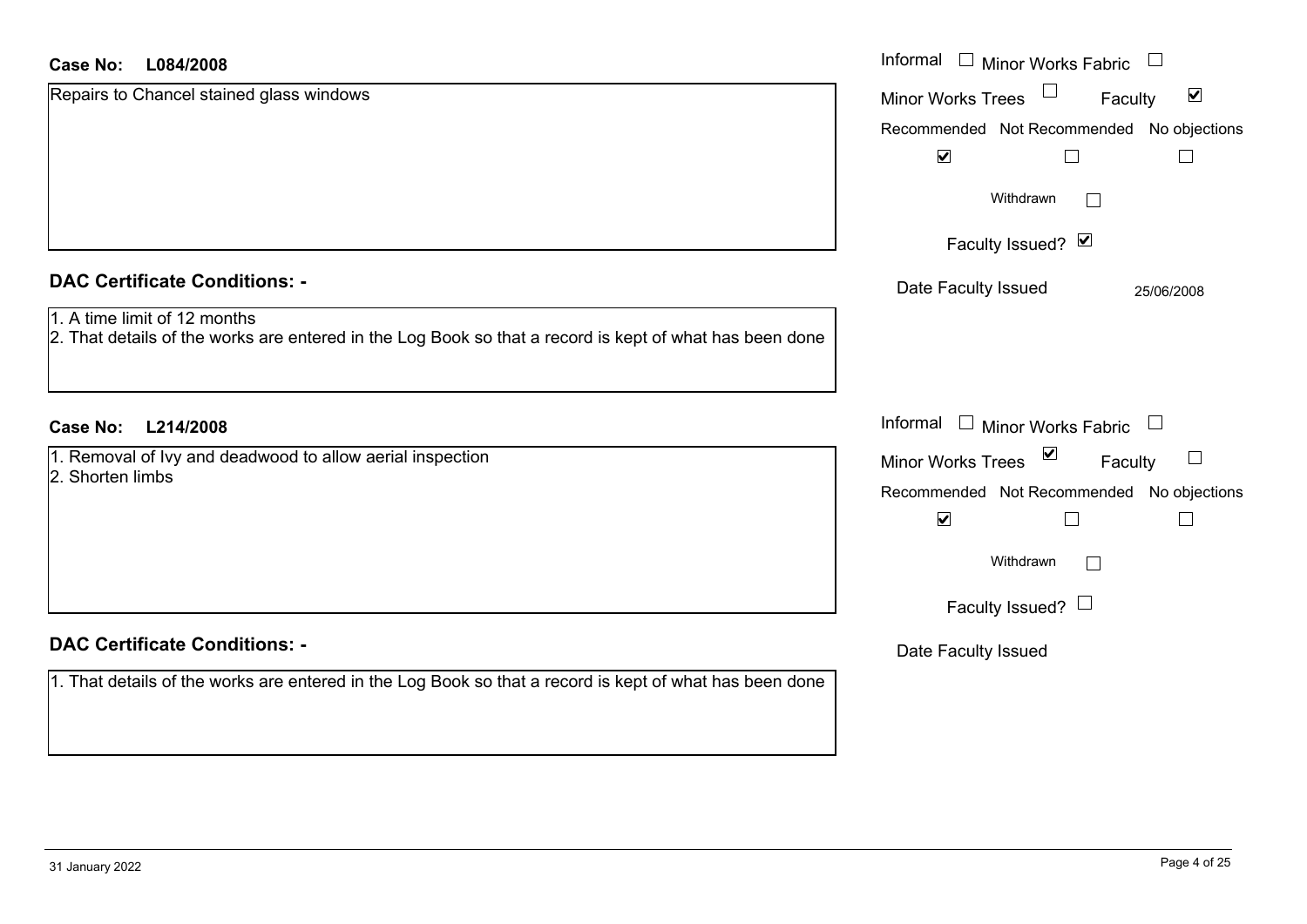#### **L035/2009Case No:**

| <b>Case No:</b><br>L035/2009                                                                            | Informal $\Box$ Minor Works Fabric                        |
|---------------------------------------------------------------------------------------------------------|-----------------------------------------------------------|
| Pollarding of Chestnut Trees                                                                            | $\triangledown$<br>Minor Works Trees<br>$\Box$<br>Faculty |
|                                                                                                         | Recommended Not Recommended No objections                 |
|                                                                                                         | $\blacktriangledown$                                      |
|                                                                                                         | Withdrawn<br>$\mathbf{I}$                                 |
|                                                                                                         | Faculty Issued? $\Box$                                    |
| <b>DAC Certificate Conditions: -</b>                                                                    | Date Faculty Issued                                       |
| 1. That details of the works are entered in the Log Book so that a record is kept of what has been done |                                                           |
|                                                                                                         |                                                           |
| L063/2010<br><b>Case No:</b>                                                                            | Informal <b>v</b> Minor Works Fabric                      |
| Re-ordering of the West End comprising provision of upgraded facilities of: -                           | Minor Works Trees<br>$\blacktriangledown$<br>Faculty      |
| 1. Accessible WC<br>2. Servery / Kitchenette                                                            | Recommended Not Recommended No objections                 |
| 3. Vestry                                                                                               | $\blacktriangledown$                                      |
| 4. Storage                                                                                              |                                                           |
| 5. Flower preparation area                                                                              | Withdrawn<br>$\mathbb{R}^n$                               |
| 6. Replacement of French Drain in churchyard                                                            |                                                           |
|                                                                                                         | Faculty Issued? $\vee$                                    |
| <b>DAC Certificate Conditions: -</b>                                                                    | Date Faculty Issued<br>27/07/2018                         |
| 1. That details of the works are entered in the Log Book so that a record is kept of what has been done |                                                           |

2. That no works shall take place until the PCC, after consultation with the Diocesan Archaeological Adviser, has secured the implementation of a programme of archaeological works in accordance with a

written scheme of investigation which has been submitted by the PCC and approved by the DAC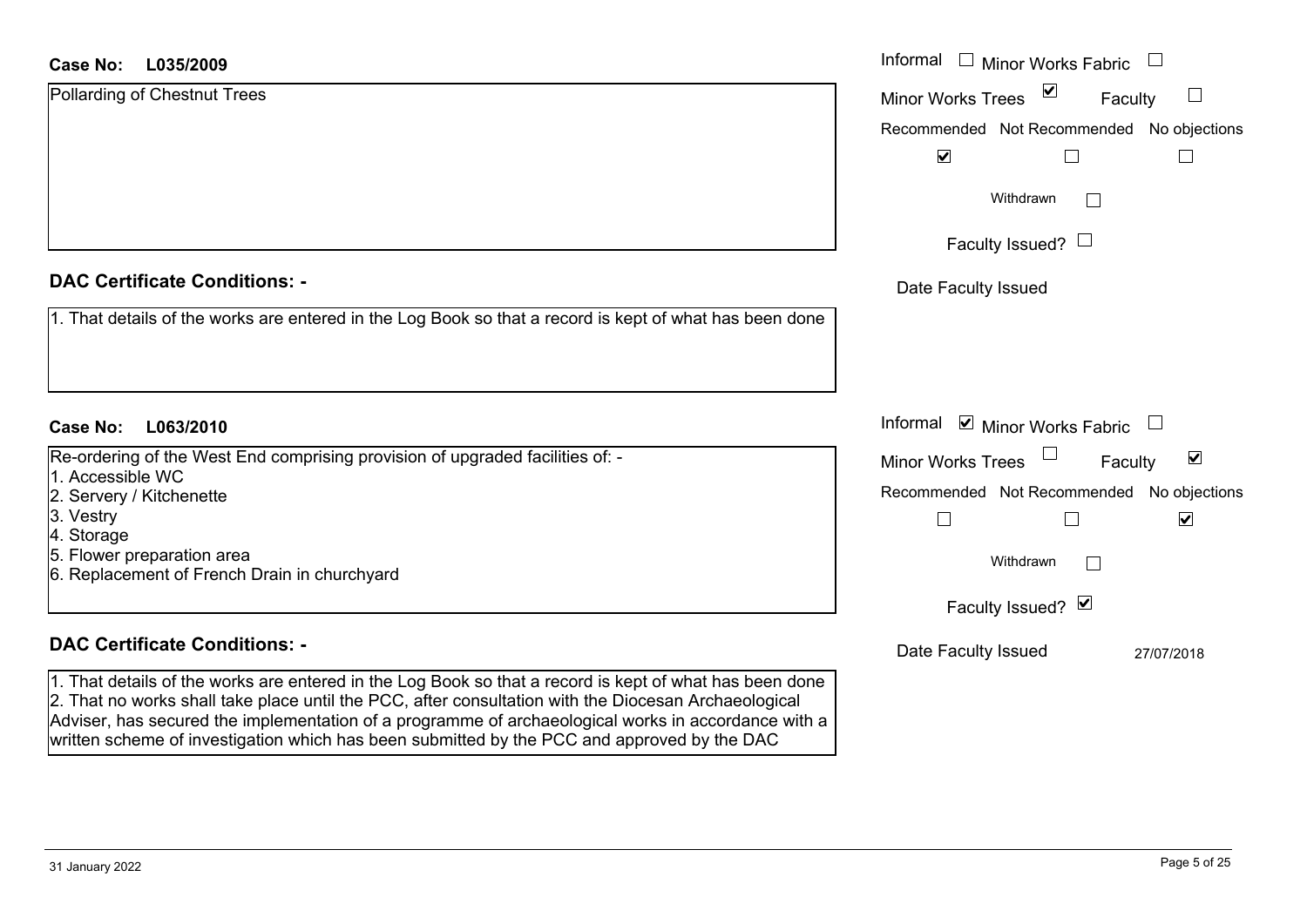| <b>Case No:</b><br>L035/2010                                                                                                                                                                                                    | Informal ⊠ Minor Works Fabric                               |
|---------------------------------------------------------------------------------------------------------------------------------------------------------------------------------------------------------------------------------|-------------------------------------------------------------|
| In respect of the South Aisle and Tower, repairs to: -                                                                                                                                                                          | $\blacktriangledown$<br><b>Minor Works Trees</b><br>Faculty |
| 1. Rainwater goods<br>2. Render                                                                                                                                                                                                 | Recommended Not Recommended No objections                   |
| 3. Stonework                                                                                                                                                                                                                    | $\blacktriangledown$<br>$\Box$                              |
|                                                                                                                                                                                                                                 | Withdrawn<br>$\vert \ \ \vert$                              |
|                                                                                                                                                                                                                                 | Faculty Issued? Ø                                           |
| <b>DAC Certificate Conditions: -</b>                                                                                                                                                                                            | Date Faculty Issued<br>12/05/2010                           |
| 1. A time limit of 12 months<br>2. That details of the works are entered in the Log Book so that a record is kept of what has been done                                                                                         |                                                             |
| L042/2010<br><b>Case No:</b>                                                                                                                                                                                                    | Informal<br>$\Box$ Minor Works Fabric                       |
| In the Tower, repairs to the plaster on the north, east and south walls                                                                                                                                                         | $\blacktriangledown$<br><b>Minor Works Trees</b><br>Faculty |
|                                                                                                                                                                                                                                 | Recommended Not Recommended No objections                   |
|                                                                                                                                                                                                                                 | $\blacktriangledown$<br>$\Box$                              |
|                                                                                                                                                                                                                                 | Withdrawn<br>$\vert \ \ \vert$                              |
|                                                                                                                                                                                                                                 | Faculty Issued? Ø                                           |
| <b>DAC Certificate Conditions: -</b>                                                                                                                                                                                            | Date Faculty Issued<br>22/06/2010                           |
| 1. A time limit of 12 months                                                                                                                                                                                                    |                                                             |
| 2. That details of the works are entered in the Log Book so that a record is kept of what has been done<br>3. That the PCC considers just re-pointing the stonework, as this will allow the masonary to breathe and<br>stay dry |                                                             |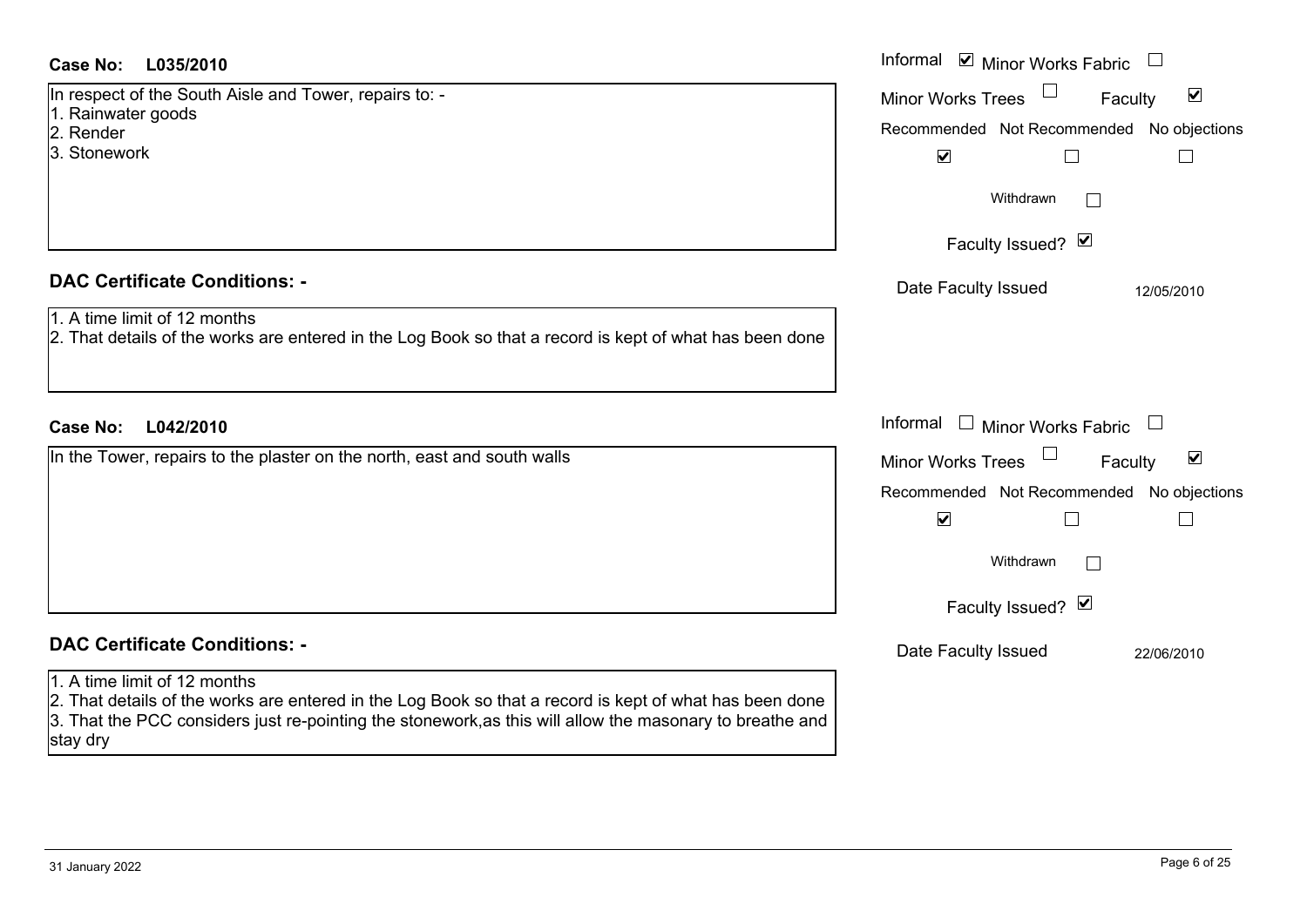#### **L151/2011Case No:** Informal

1. Replacement and/or installation of lights in: -

- a) Nave
- b) Meeting room
- 2. Removal of Baptism Rolls for copying (originals to be retained)

#### **DAC Certificate Conditions: -**

#### 1. A time limit of 12 months

2. That details of the works are entered in the Log Book so that a record is kept of what has been done 3. That all wiring should be as unobtrusive as possible and of an appropriate colour to blend with the background

#### **L129/2011Case No:** Informal

| Smartwater application |  |  |
|------------------------|--|--|
|                        |  |  |
|                        |  |  |
|                        |  |  |
|                        |  |  |
|                        |  |  |
|                        |  |  |

#### **DAC Certificate Conditions: -**

#### 1. A time limit of 12 months

2. That details of the works are entered in the Log Book so that a record is kept of what has been done 3. That once the PCC has applied the "Smartwater", the unique signature is recorded in the Log Book so that items removed illegally can be traced back to the church of origin and displays the appropriate

| Informal                 | <b>Minor Works Fabric</b>                 | $\overline{\mathbf{v}}$ |
|--------------------------|-------------------------------------------|-------------------------|
| <b>Minor Works Trees</b> | Faculty                                   |                         |
|                          | Recommended Not Recommended No objections |                         |
| $\blacktriangledown$     |                                           |                         |
|                          | Withdrawn                                 |                         |
|                          | Faculty Issued?                           |                         |
| Date Faculty Issued      |                                           |                         |
|                          |                                           |                         |
|                          |                                           |                         |
| Informal                 | <b>Minor Works Fabric</b>                 | ⊻                       |
| <b>Minor Works Trees</b> | Faculty                                   |                         |
|                          | Recommended Not Recommended No objections |                         |
| $\blacktriangledown$     |                                           |                         |
|                          | Withdrawn                                 |                         |
|                          | Faculty Issued?                           |                         |
| Date Faculty Issued      |                                           |                         |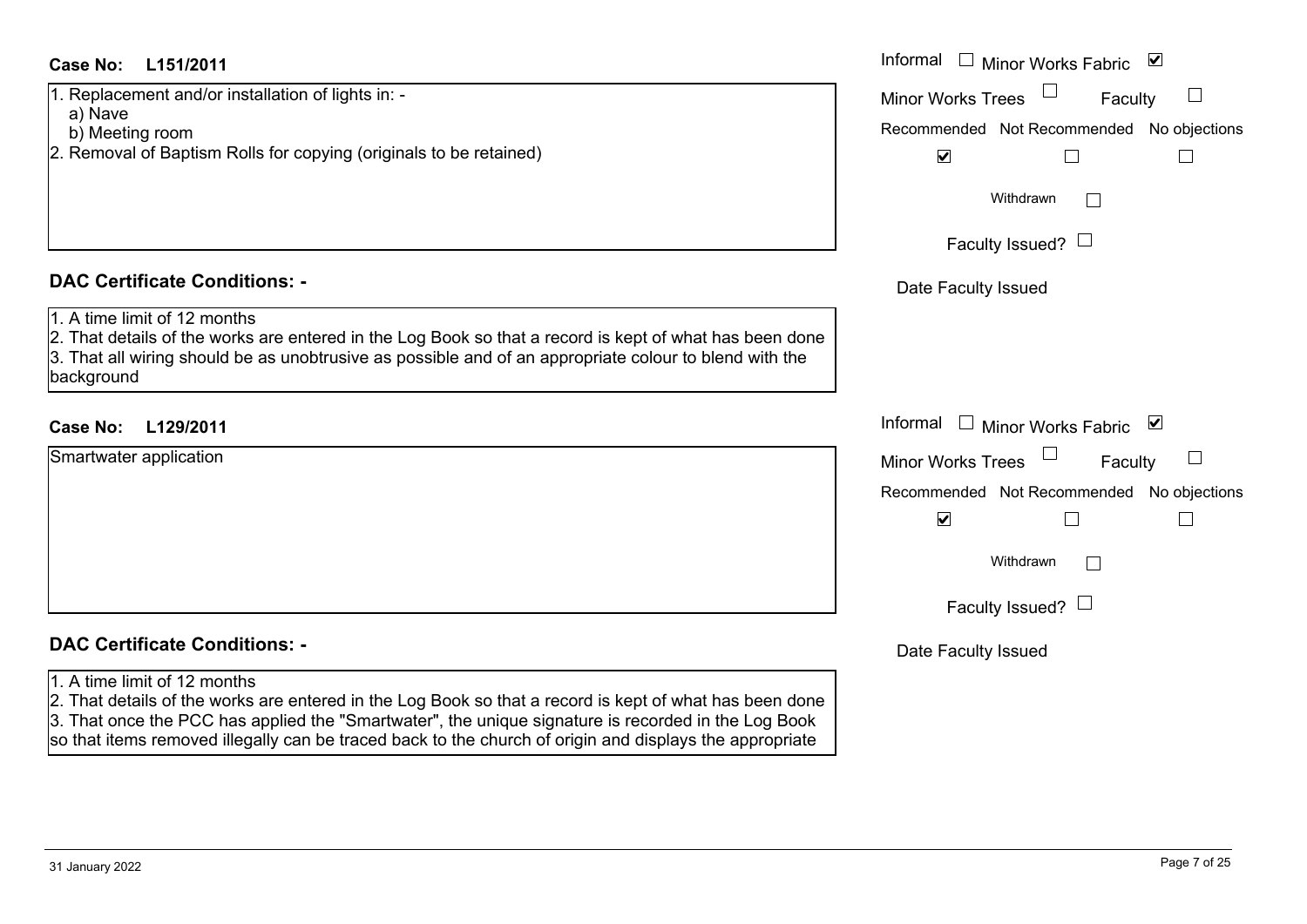| <b>Case No:</b><br>L110/2011                                                                                                                                                                                                                                                                                           | Informal<br>$\Box$ Minor Works Fabric                       |
|------------------------------------------------------------------------------------------------------------------------------------------------------------------------------------------------------------------------------------------------------------------------------------------------------------------------|-------------------------------------------------------------|
| 1. Removal of damaged plaster to expose the stone and then re-point                                                                                                                                                                                                                                                    | $\blacktriangledown$<br><b>Minor Works Trees</b><br>Faculty |
| 2. Re-decorate the meeting room<br>3. External groundwork: excavate a trench at the base of the north wall to provide a drain in order to                                                                                                                                                                              | Recommended Not Recommended No objections                   |
| allay damp problem                                                                                                                                                                                                                                                                                                     | $\blacktriangledown$<br>$\Box$                              |
|                                                                                                                                                                                                                                                                                                                        | Withdrawn                                                   |
|                                                                                                                                                                                                                                                                                                                        | Faculty Issued? Ø                                           |
| <b>DAC Certificate Conditions: -</b>                                                                                                                                                                                                                                                                                   | Date Faculty Issued<br>12/08/2011                           |
| 1. A time limit of 12 months<br>2. That details of the works are entered in the Log Book so that a record is kept of what has been done<br>3. That any soil excavated is checked for human remains and any human remains that are unearthed<br>must be treated with respect and put aside for appropriate re-interment |                                                             |
| Case No:<br>L099/2012                                                                                                                                                                                                                                                                                                  | Informal<br>$\Box$ Minor Works Fabric                       |
| Alterations to the meeting room as per the specification by Richard Wood                                                                                                                                                                                                                                               | $\blacktriangledown$<br><b>Minor Works Trees</b><br>Faculty |
|                                                                                                                                                                                                                                                                                                                        | Recommended Not Recommended No objections                   |
|                                                                                                                                                                                                                                                                                                                        | $\blacktriangledown$                                        |
|                                                                                                                                                                                                                                                                                                                        | Withdrawn                                                   |
|                                                                                                                                                                                                                                                                                                                        | Faculty Issued? Ø                                           |
| <b>DAC Certificate Conditions: -</b>                                                                                                                                                                                                                                                                                   | Date Faculty Issued<br>17/08/2012                           |
| 1. A time limit of 12 months<br>2. That details of the works are entered in the Log Book so that a record is kept of what has been done                                                                                                                                                                                |                                                             |
|                                                                                                                                                                                                                                                                                                                        |                                                             |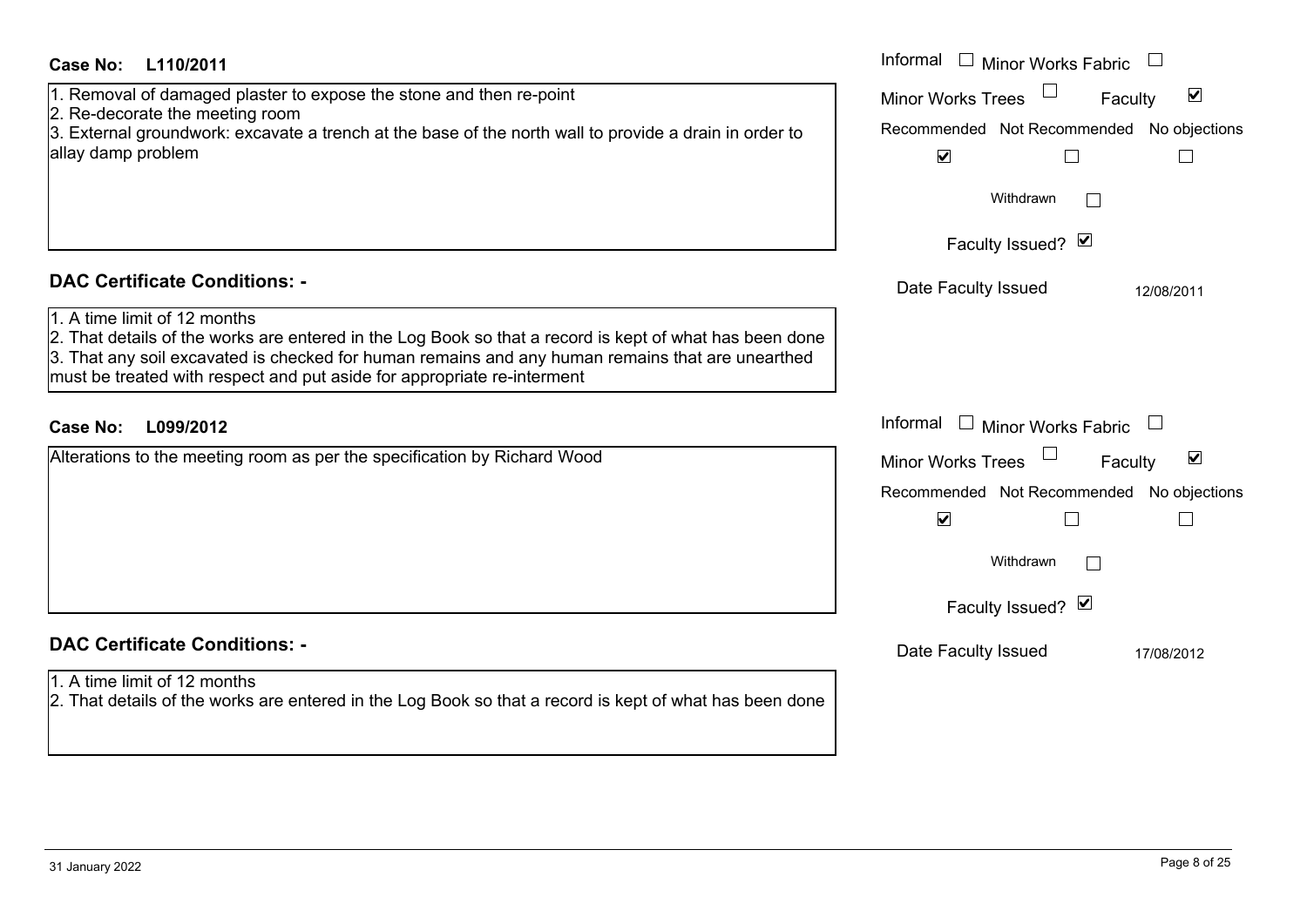#### **L076/2012Case No:** Informal

#### **DAC Certificate Conditions: -**

- 1. A time limit of 12 months
- 2. That details of the works are entered in the Log Book so that a record is kept of what has been do

#### **L100/2013Case No:** Informal

Installation of: -

- 1. Back-projection screen
- 2. Data Projector
- 3. Speakers and associated AV Equipment

### **DAC Certificate Conditions: -**

#### 1. A time limit of 12 months

2. That details of the works are entered in the Log Book so that a record is kept of what has been done

|     | Informal<br><b>Minor Works Fabric</b>                            |
|-----|------------------------------------------------------------------|
|     | ⊻<br><b>Minor Works Trees</b><br>Faculty                         |
|     | Recommended Not Recommended No objections                        |
|     | $\blacktriangledown$                                             |
|     | Withdrawn                                                        |
|     | Faculty Issued?                                                  |
|     | Date Faculty Issued                                              |
| one |                                                                  |
|     |                                                                  |
|     | Informal<br>$\overline{\mathbf{v}}$<br><b>Minor Works Fabric</b> |
|     | <b>Minor Works Trees</b><br>Faculty                              |
|     | Recommended Not Recommended No objections                        |
|     | $\blacktriangledown$                                             |
|     | Withdrawn                                                        |
|     | Faculty Issued?                                                  |
|     | Date Faculty Issued                                              |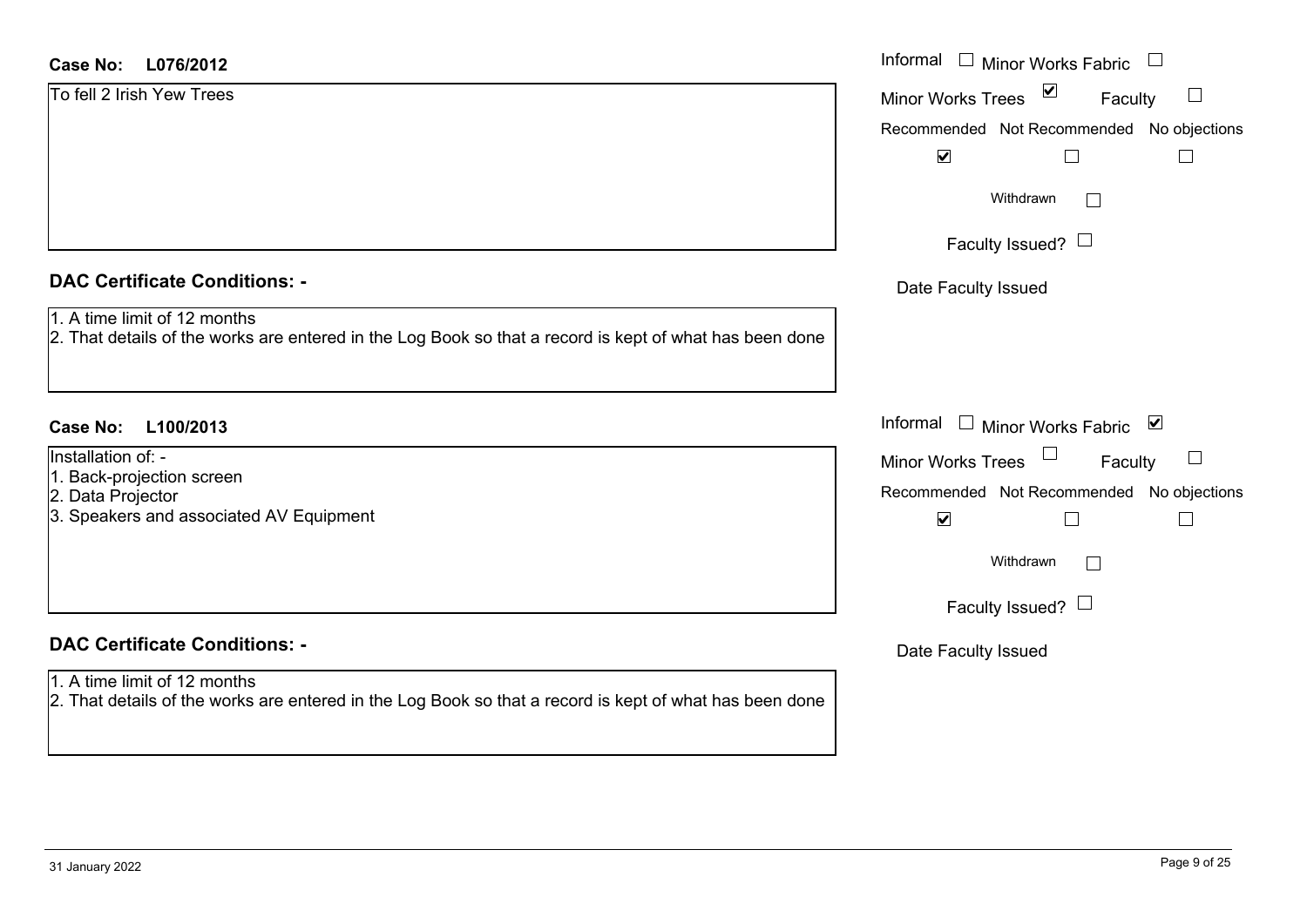| Case No: L032/2014                                                                                      | Informal $\Box$ Minor Works Fabric $\Box$                             |
|---------------------------------------------------------------------------------------------------------|-----------------------------------------------------------------------|
| In the North Aisle, removal and disposal of one Pew                                                     | $\Box$<br>$\blacktriangledown$<br><b>Minor Works Trees</b><br>Faculty |
|                                                                                                         | Recommended Not Recommended No objections                             |
|                                                                                                         | $\blacktriangledown$                                                  |
|                                                                                                         | Withdrawn<br>$\Box$                                                   |
|                                                                                                         | Faculty Issued? $\Box$                                                |
| <b>DAC Certificate Conditions: -</b>                                                                    | Date Faculty Issued                                                   |
| 1. That details of the works are entered in the Log Book so that a record is kept of what has been done |                                                                       |
| <b>Case No:</b><br>L124/2015                                                                            | Informal □ Minor Works Fabric ⊠                                       |
| Stonework repairs to the: -                                                                             | Minor Works Trees<br>Faculty<br>$\Box$                                |
| 1. Southwest<br>2. Southeast                                                                            | Recommended Not Recommended No objections                             |
| buttress                                                                                                | $\blacktriangledown$<br>$\Box$                                        |
|                                                                                                         | Withdrawn<br>$\Box$                                                   |
|                                                                                                         | Faculty Issued? $\Box$                                                |
| <b>DAC Certificate Conditions: -</b>                                                                    | Date Faculty Issued                                                   |
| 1. That details of the works are entered in the Log Book so that a record is kept of what has been done |                                                                       |
|                                                                                                         |                                                                       |
|                                                                                                         |                                                                       |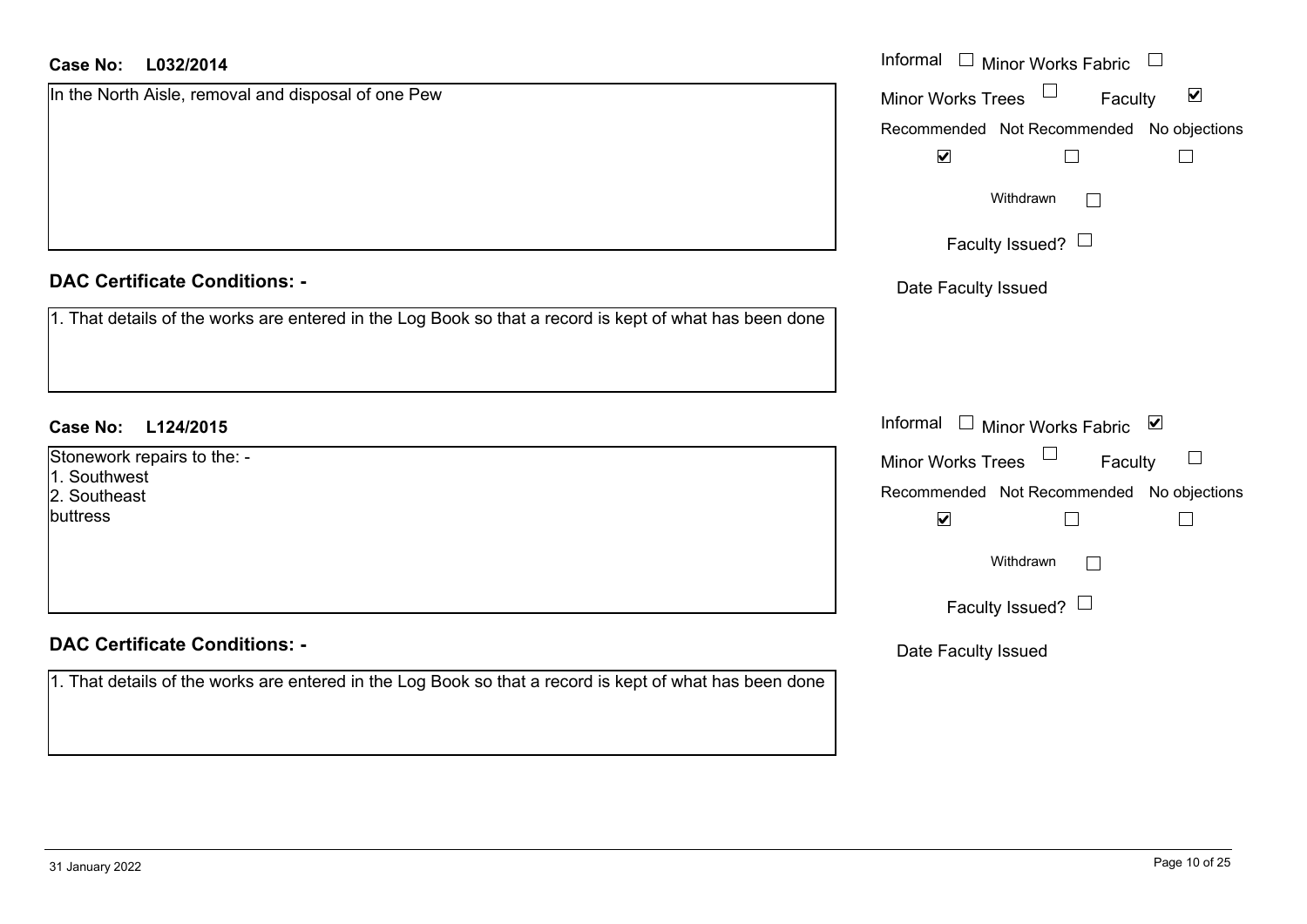| <b>Case No:</b>                                                                                                                                                                                                                                                                                                                        | Informal $\Box$ Minor Works Fabric                                |
|----------------------------------------------------------------------------------------------------------------------------------------------------------------------------------------------------------------------------------------------------------------------------------------------------------------------------------------|-------------------------------------------------------------------|
| 1. Replacement<br>2. Re-location                                                                                                                                                                                                                                                                                                       | $\blacktriangledown$<br>Minor Works Trees<br>Faculty              |
| of the Boiler                                                                                                                                                                                                                                                                                                                          | Recommended Not Recommended No objections<br>$\blacktriangledown$ |
|                                                                                                                                                                                                                                                                                                                                        | Withdrawn                                                         |
|                                                                                                                                                                                                                                                                                                                                        | Faculty Issued? Ø                                                 |
| <b>DAC Certificate Conditions: -</b>                                                                                                                                                                                                                                                                                                   | Date Faculty Issued<br>21/12/2016                                 |
| 1. That details of the works are entered in the Log Book so that a record is kept of what has been done<br>2. That the new boilers should be arranged to operate as a standard modular boiler system with a<br>"cascade" control system, programmed to vary which boiler leads<br>3. That the existing zone control system is retained |                                                                   |
| <b>Case No:</b>                                                                                                                                                                                                                                                                                                                        | Informal<br>$\mathrel{\sqcup}$ Minor Works Fabric<br>⊻            |
| Installation of Roof Alarm                                                                                                                                                                                                                                                                                                             | <b>Minor Works Trees</b><br>Faculty                               |
|                                                                                                                                                                                                                                                                                                                                        | Recommended Not Recommended No objections                         |
|                                                                                                                                                                                                                                                                                                                                        | $\blacktriangledown$                                              |
|                                                                                                                                                                                                                                                                                                                                        | Withdrawn                                                         |
|                                                                                                                                                                                                                                                                                                                                        | Faculty Issued? $\Box$                                            |
| <b>DAC Certificate Conditions: -</b>                                                                                                                                                                                                                                                                                                   | Date Faculty Issued                                               |
| 1. That details of the works are entered in the Log Book so that a record is kept of what has been done<br>2. That, in line with the requirement and advice of the Ecclesiastical Insurance Group, the installation<br>and/or testing must be carried out by an electrician who is an accredited member of the NICEIC, the             |                                                                   |

EAC or the NAPIT on a "Full Scope" basis to work on commercial systems as failure to comply may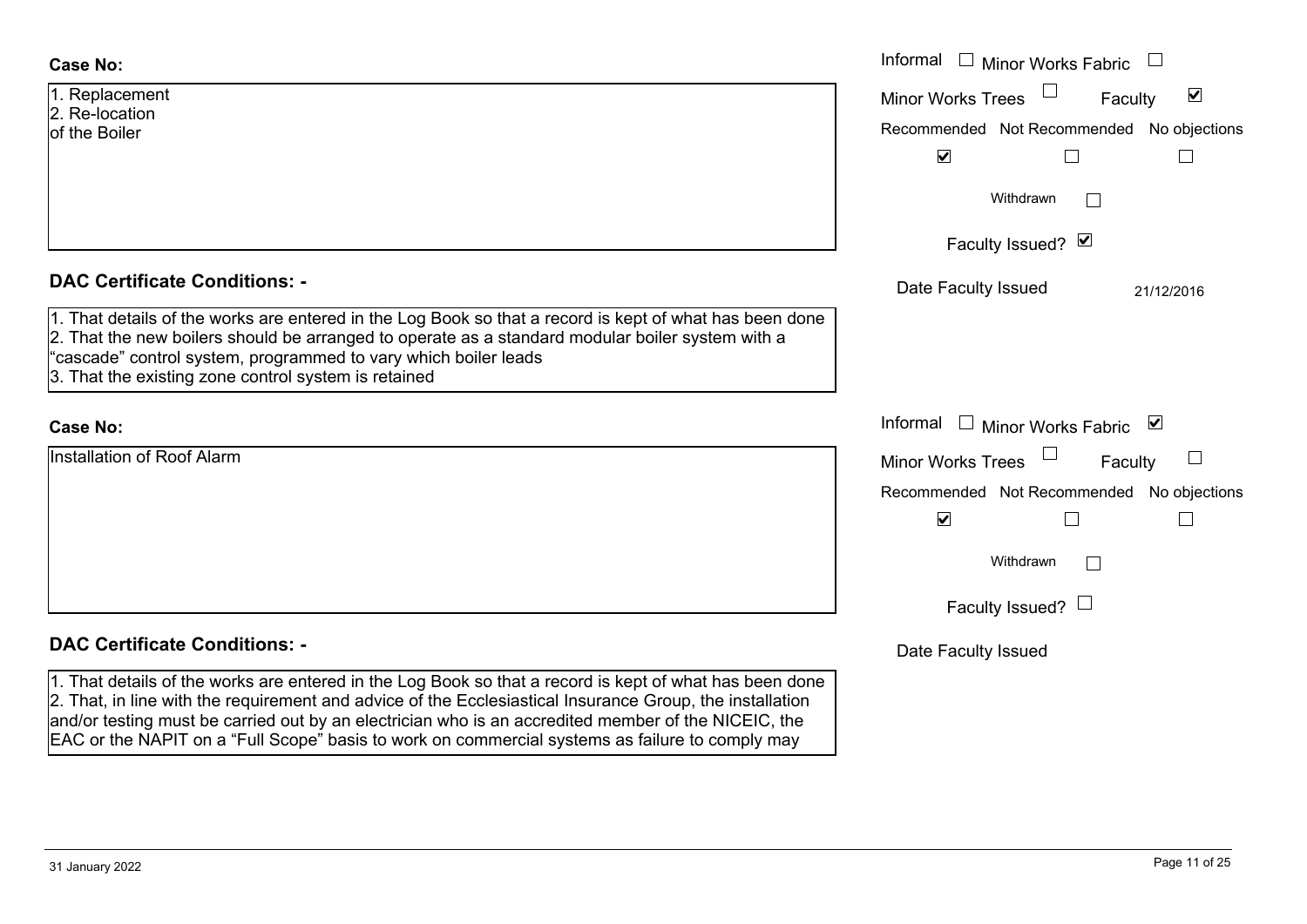#### **Ben No: Church**

#### **20108 Quorn, St Bartholomew**

| <b>Case No:</b><br>L116/2002         | Informal <b>☑</b> Minor Works Fabric<br>$\Box$ |
|--------------------------------------|------------------------------------------------|
| Re-ordering of North Aisle           | Minor Works Trees $\Box$<br>Faculty            |
|                                      | Recommended Not Recommended No objections      |
|                                      |                                                |
|                                      | Withdrawn                                      |
|                                      | Faculty Issued? $\Box$                         |
| <b>DAC Certificate Conditions: -</b> | Date Faculty Issued                            |
| 1. A time limit of 12 months         |                                                |
|                                      |                                                |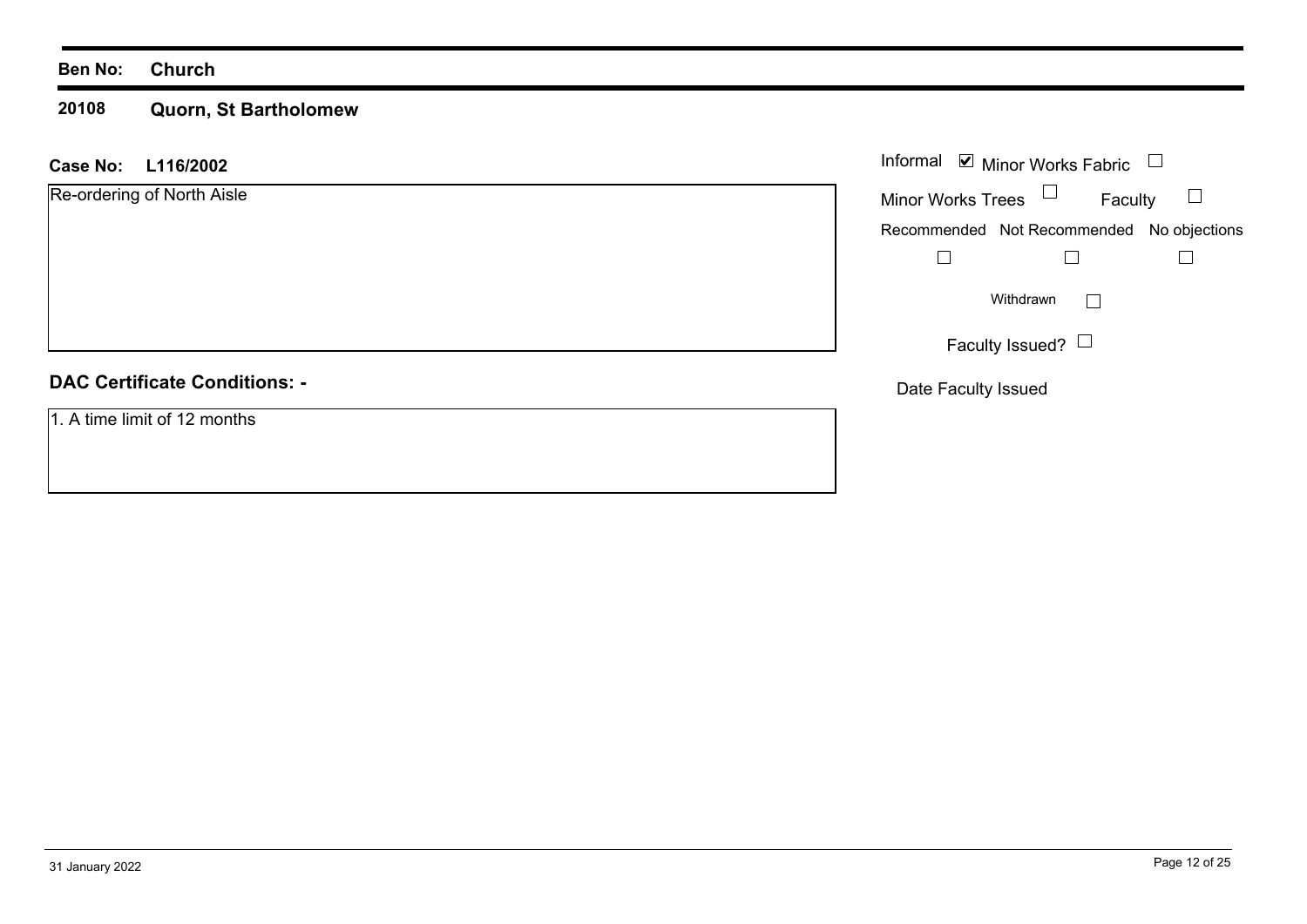| <b>Case No:</b><br>L066/2003                     | Informal □ Minor Works Fabric □                                  |
|--------------------------------------------------|------------------------------------------------------------------|
| Stonework repairs and re-pointing of South Aisle | $\Box$<br>$\blacktriangledown$<br>Minor Works Trees<br>Faculty   |
|                                                  | Recommended Not Recommended No objections                        |
|                                                  | $\Box$<br>$\Box$                                                 |
|                                                  | Withdrawn<br>$\Box$                                              |
|                                                  | Faculty Issued? $\Box$                                           |
| <b>DAC Certificate Conditions: -</b>             | Date Faculty Issued                                              |
| 1. A time limit of 12 months                     |                                                                  |
|                                                  |                                                                  |
| <b>Case No:</b><br>L035/2005                     | Informal $\Box$ Minor Works Fabric $\Box$                        |
| Restoration of the Organ                         | Minor Works Trees<br>$\blacktriangledown$<br>Faculty             |
|                                                  | Recommended Not Recommended No objections                        |
|                                                  | $\blacktriangledown$<br>$\overline{\phantom{a}}$<br>$\mathsf{L}$ |
|                                                  | Withdrawn<br>$\Box$                                              |
|                                                  | Faculty Issued? Ø                                                |
| <b>DAC Certificate Conditions: -</b>             | Date Faculty Issued<br>18/05/2005                                |
| 1. A time limit of 12 months                     |                                                                  |
|                                                  |                                                                  |
|                                                  |                                                                  |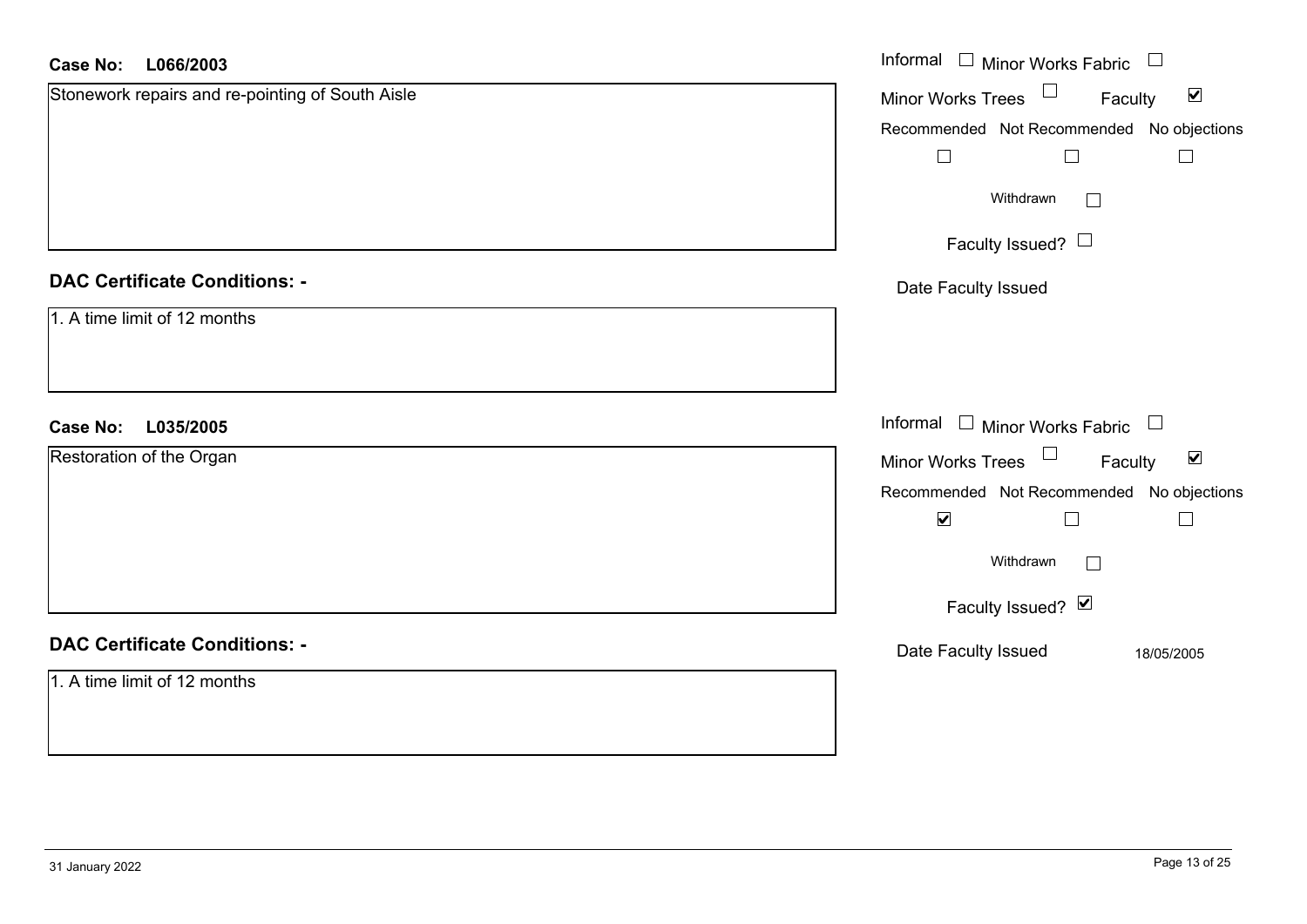#### **L140/2006Case No:**

| L140/2006<br><b>Case No:</b>                                                                                                        | Informal $\Box$ Minor Works Fabric $\Box$                                   |
|-------------------------------------------------------------------------------------------------------------------------------------|-----------------------------------------------------------------------------|
| Strip and re-slate Chancel roof                                                                                                     | Minor Works Trees<br>$\blacktriangledown$<br>Faculty                        |
|                                                                                                                                     | Recommended Not Recommended No objections<br>$\blacktriangledown$<br>$\Box$ |
|                                                                                                                                     | Withdrawn<br>$\Box$                                                         |
|                                                                                                                                     | Faculty Issued? $\vee$                                                      |
| <b>DAC Certificate Conditions: -</b>                                                                                                | Date Faculty Issued<br>10/01/2008                                           |
| 1. A time limit of 12 months                                                                                                        |                                                                             |
|                                                                                                                                     |                                                                             |
| <b>Case No:</b><br>L188/2006                                                                                                        | Informal $\Box$ Minor Works Fabric $\Box$                                   |
| Installation of wooden bench in churchyard extension with "IN LOVING MEMORY OF LEWIS 15<br>FEBRUARY 2006" incised into the back bar | Minor Works Trees $\Box$<br>$\blacktriangledown$<br>Faculty                 |
|                                                                                                                                     | Recommended Not Recommended No objections<br>$\blacktriangledown$           |
|                                                                                                                                     | Withdrawn<br>$\Box$                                                         |
|                                                                                                                                     | Faculty Issued? Ø                                                           |
| <b>DAC Certificate Conditions: -</b>                                                                                                | Date Faculty Issued<br>05/01/2007                                           |
| 1. A time limit of 12 months                                                                                                        |                                                                             |
|                                                                                                                                     |                                                                             |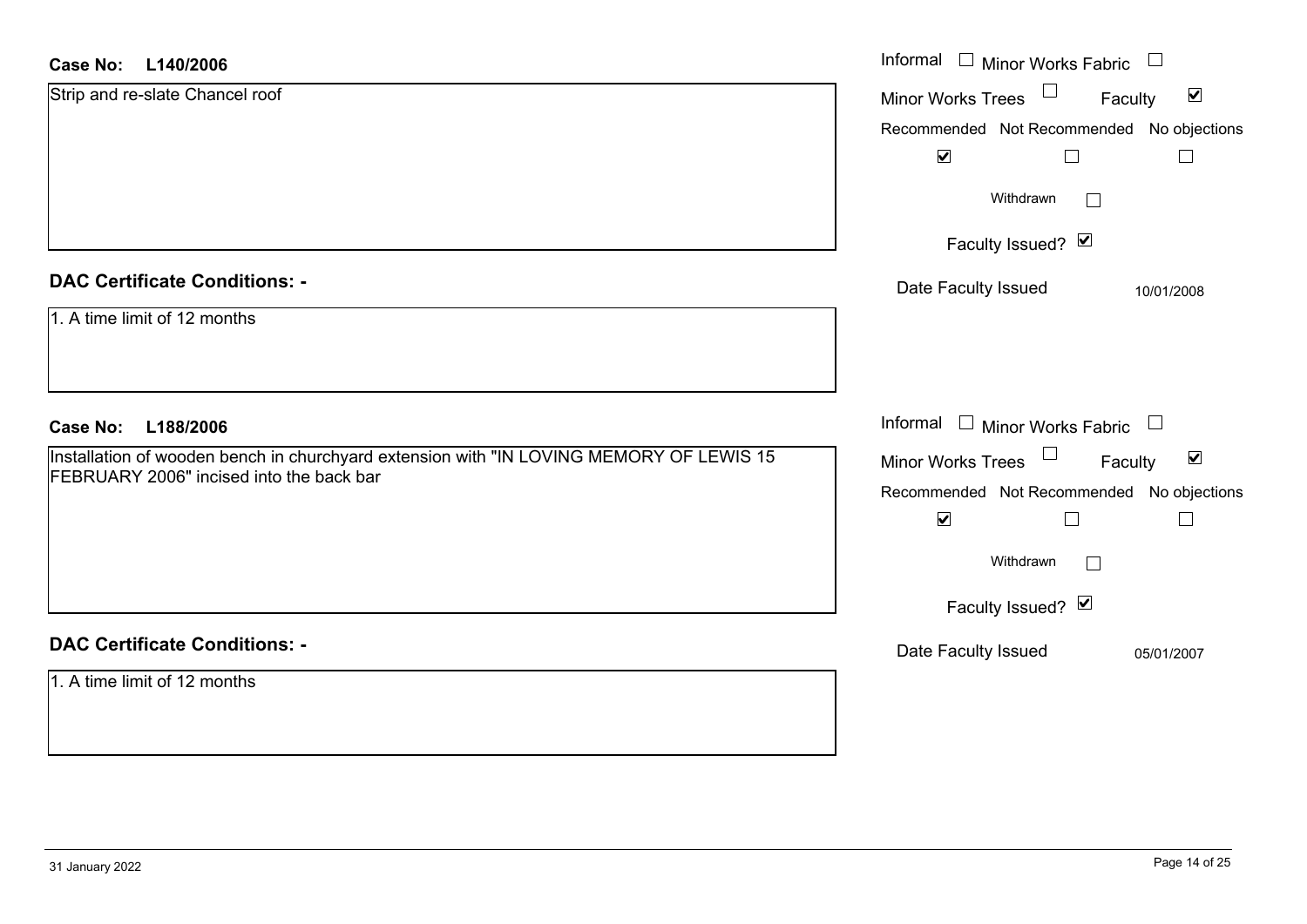| Case No: | L049/2008 |
|----------|-----------|
|----------|-----------|

| <b>Case No:</b><br>L049/2008                                                                                                                                                                                                                    | Informal $\Box$ Minor Works Fabric $\Box$                   |
|-------------------------------------------------------------------------------------------------------------------------------------------------------------------------------------------------------------------------------------------------|-------------------------------------------------------------|
| 1. Fell 2 Scots Pine trees<br>2. Crown lift etc others                                                                                                                                                                                          | $\sum$<br>$\sqcup$<br>Minor Works Trees<br>Faculty          |
|                                                                                                                                                                                                                                                 | Recommended Not Recommended No objections                   |
|                                                                                                                                                                                                                                                 | $\Box$                                                      |
|                                                                                                                                                                                                                                                 | Withdrawn<br>$\Box$                                         |
|                                                                                                                                                                                                                                                 | Faculty Issued? $\Box$                                      |
| <b>DAC Certificate Conditions: -</b>                                                                                                                                                                                                            | Date Faculty Issued                                         |
|                                                                                                                                                                                                                                                 |                                                             |
|                                                                                                                                                                                                                                                 |                                                             |
| <b>Case No:</b><br>L074/2009                                                                                                                                                                                                                    | Informal $\Box$ Minor Works Fabric $\Box$                   |
| Replacement of the existing Noticeboard                                                                                                                                                                                                         | $\blacktriangledown$<br><b>Minor Works Trees</b><br>Faculty |
|                                                                                                                                                                                                                                                 | Recommended Not Recommended No objections                   |
|                                                                                                                                                                                                                                                 | $\blacktriangledown$<br>$\Box$                              |
|                                                                                                                                                                                                                                                 | Withdrawn<br>$\Box$                                         |
|                                                                                                                                                                                                                                                 | Faculty Issued? Ø                                           |
| <b>DAC Certificate Conditions: -</b>                                                                                                                                                                                                            | Date Faculty Issued<br>26/11/2009                           |
| 1. A time limit of 12 months<br>2. That details of the works are entered in the Log Book so that a record is kept of what has been done<br>3. That the PCC makes every endeavour to keep the Noticeboard tidy in appearance and to refer to the |                                                             |

sponsoring denominations in its content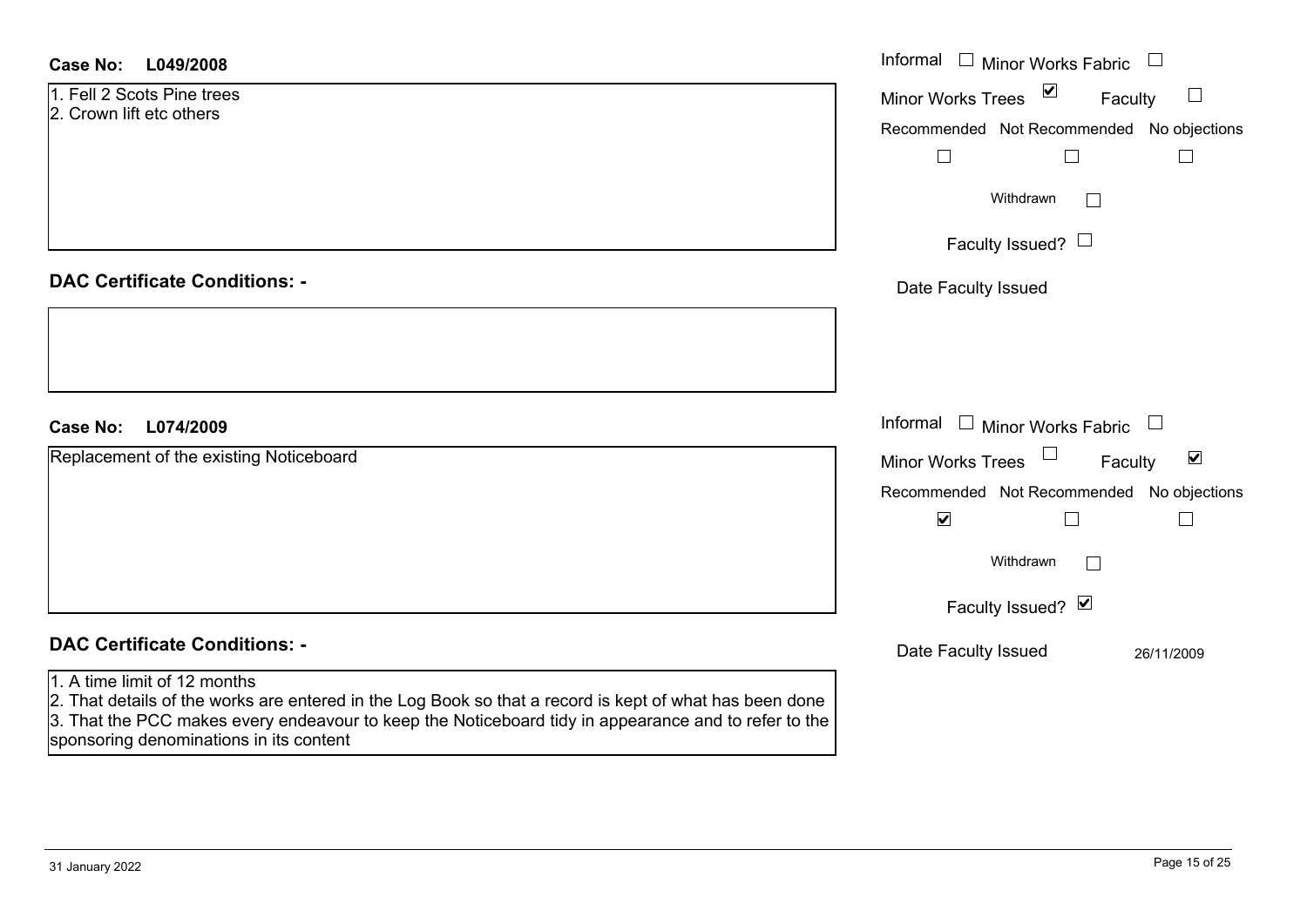#### **L115/2011Case No:**

| <b>Case No:</b><br>L115/2011                                                                                                                                                                                                                                                             | Informal □ Minor Works Fabric                               |
|------------------------------------------------------------------------------------------------------------------------------------------------------------------------------------------------------------------------------------------------------------------------------------------|-------------------------------------------------------------|
| Replacement of: -                                                                                                                                                                                                                                                                        | $\blacktriangledown$<br><b>Minor Works Trees</b><br>Faculty |
| 1. Internal Lighting Scheme affecting: -                                                                                                                                                                                                                                                 | Recommended Not Recommended No objections                   |
| a) Chancel                                                                                                                                                                                                                                                                               |                                                             |
| b) Nave                                                                                                                                                                                                                                                                                  | $\blacktriangledown$                                        |
| c) North Aisle                                                                                                                                                                                                                                                                           |                                                             |
| d) South Porch<br>e) Ancillary accommodation                                                                                                                                                                                                                                             | Withdrawn<br>$\mathbb{R}^n$                                 |
| 2. External Lighting Scheme comprising: -                                                                                                                                                                                                                                                |                                                             |
| a) Illumination of: -                                                                                                                                                                                                                                                                    | Faculty Issued? Ø                                           |
| i) West windows of North Aisle                                                                                                                                                                                                                                                           |                                                             |
| ii) East window of Chancel                                                                                                                                                                                                                                                               |                                                             |
| b) Lighting for South Porch door                                                                                                                                                                                                                                                         |                                                             |
|                                                                                                                                                                                                                                                                                          |                                                             |
| <b>DAC Certificate Conditions: -</b>                                                                                                                                                                                                                                                     | Date Faculty Issued<br>22/08/2011                           |
| 1. A time limit of 12 months<br>2. That details of the works are entered in the Log Book so that a record is kept of what has been done<br>3. That, where possible, all fixings should be made into joints, not stonework, using stainless steel or<br>non-ferrous screws in fibre plugs |                                                             |
| L129/2012<br><b>Case No:</b>                                                                                                                                                                                                                                                             | Informal<br>$\Box$ Minor Works Fabric                       |
| I. Re-decoration of the: -                                                                                                                                                                                                                                                               | $\blacktriangledown$<br><b>Minor Works Trees</b><br>Faculty |
| a) Nave                                                                                                                                                                                                                                                                                  |                                                             |
| b) Chancel                                                                                                                                                                                                                                                                               | Recommended Not Recommended No objections                   |
| c) North Aisle                                                                                                                                                                                                                                                                           | $\blacktriangledown$<br>$\Box$<br>$\vert \ \ \vert$         |
| d) Vestry stairs                                                                                                                                                                                                                                                                         |                                                             |
| e) Choir Vestry                                                                                                                                                                                                                                                                          | Withdrawn<br>$\mathbb{R}^n$                                 |
| f) Radiators where appropriate                                                                                                                                                                                                                                                           |                                                             |
| . Re-alignment of non-structural timber posts to the Nave roof                                                                                                                                                                                                                           | Faculty Issued? Ø                                           |
|                                                                                                                                                                                                                                                                                          |                                                             |
| <b>DAC Certificate Conditions: -</b>                                                                                                                                                                                                                                                     | Date Faculty Issued<br>13/09/2012                           |
| 1. A time limit of 12 months                                                                                                                                                                                                                                                             |                                                             |
| 2. That details of the works are entered in the Log Book so that a record is kept of what has been done                                                                                                                                                                                  |                                                             |
| 3. That the paint should be limewash or limebased so that the fabric of the church can breathe                                                                                                                                                                                           |                                                             |

4. That all existing loose paint is scrapped off by hand (no power tools) using a flat scraper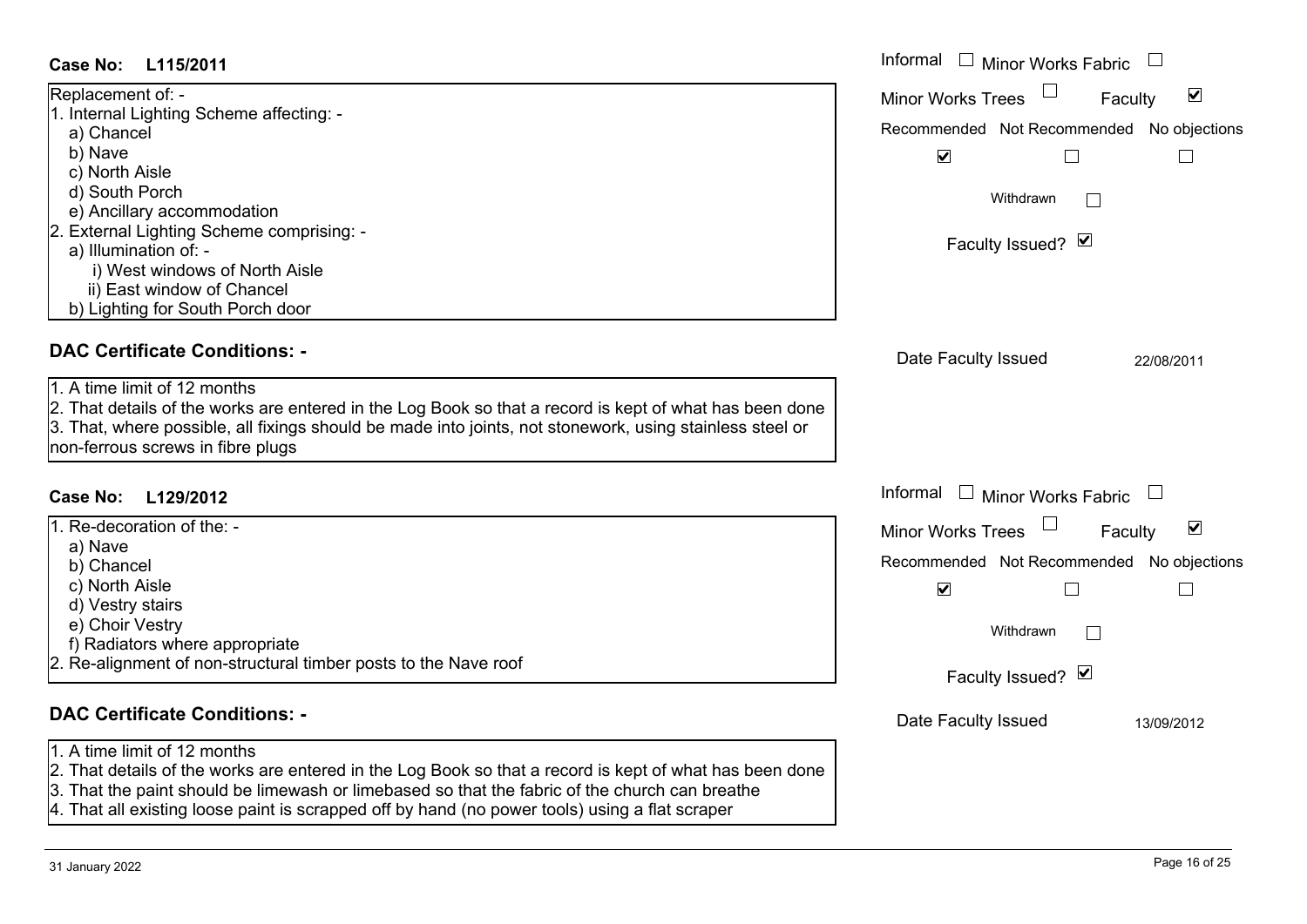| Case No:<br>L134/2012                                                                                                                                                                                            | Informal $\Box$ Minor Works Fabric $\Box$                         |
|------------------------------------------------------------------------------------------------------------------------------------------------------------------------------------------------------------------|-------------------------------------------------------------------|
| Following the 2011 QI Report, works to the North Aisle comprising: -                                                                                                                                             | Minor Works Trees <sup>1</sup><br>$\blacktriangledown$<br>Faculty |
| 1. Re-slating<br>2. Re-bedding of ornamental ridge tiles                                                                                                                                                         | Recommended Not Recommended No objections                         |
|                                                                                                                                                                                                                  | $\blacktriangledown$<br>⊔<br>$\Box$                               |
|                                                                                                                                                                                                                  | Withdrawn                                                         |
|                                                                                                                                                                                                                  | Faculty Issued? Ø                                                 |
| <b>DAC Certificate Conditions: -</b>                                                                                                                                                                             | Date Faculty Issued<br>13/09/2012                                 |
| 1. A time limit of 12 months<br>2. That details of the works are entered in the Log Book so that a record is kept of what has been done<br>3. That the PCC submits a recent bat survey before the works commence |                                                                   |
| Case No:<br>L030/2012                                                                                                                                                                                            | Informal $\Box$ Minor Works Fabric $\Box$                         |
| Fell 1 Sycamore Tree                                                                                                                                                                                             | Minor Works Trees<br>$\Box$<br>Faculty                            |
|                                                                                                                                                                                                                  | Recommended Not Recommended No objections                         |
|                                                                                                                                                                                                                  | $\Box$<br>$\mathbb{R}^n$<br>$\Box$                                |
|                                                                                                                                                                                                                  | Withdrawn                                                         |
|                                                                                                                                                                                                                  | Faculty Issued? $\Box$                                            |
| <b>DAC Certificate Conditions: -</b>                                                                                                                                                                             | Date Faculty Issued                                               |
| 1. A time limit of 12 months<br>2. That details of the works are entered in the Log Book so that a record is kept of what has been done                                                                          |                                                                   |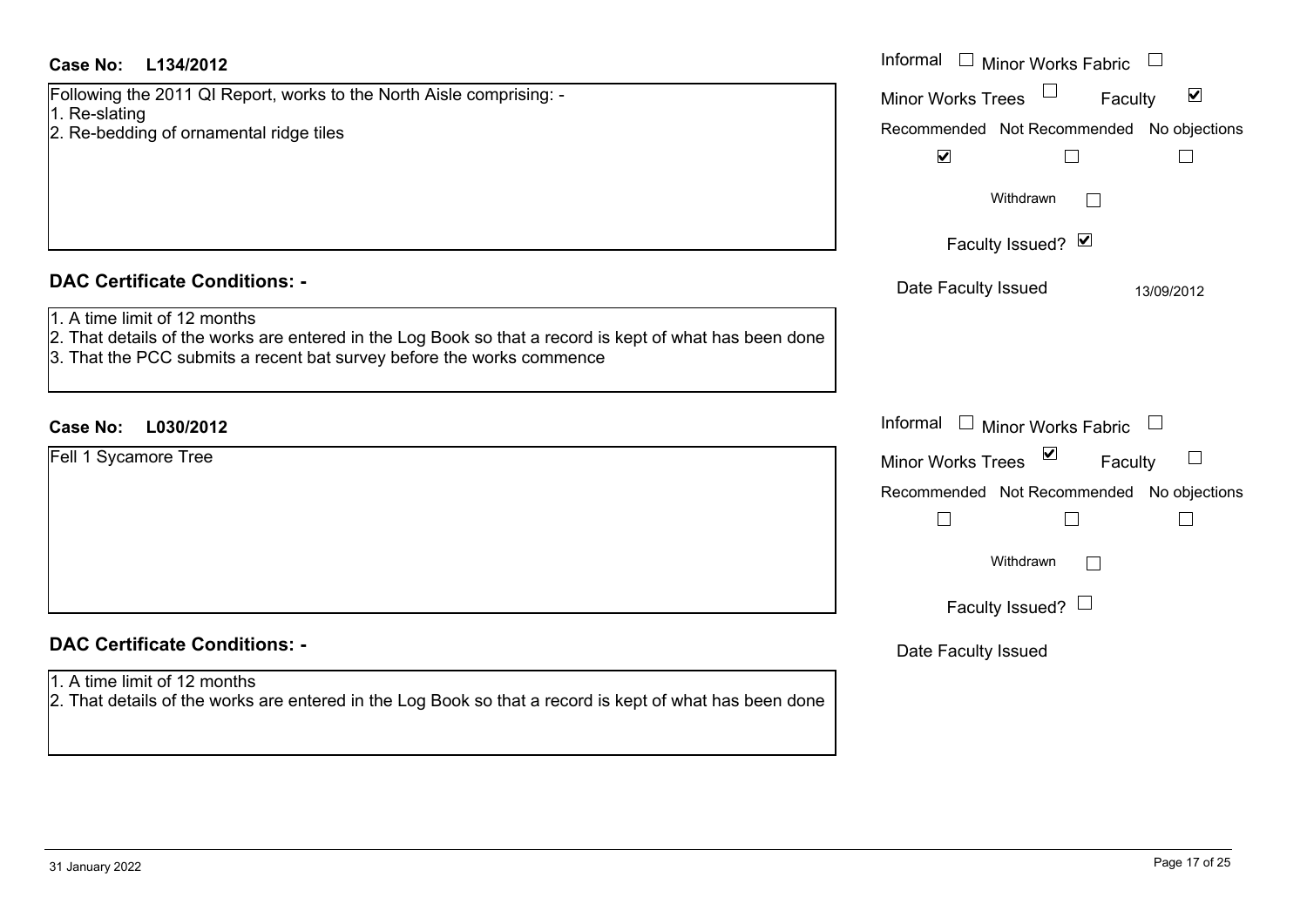| <b>Case No:</b><br>L140/2013                                                                                                            | Informal $\Box$ Minor Works Fabric                                    |
|-----------------------------------------------------------------------------------------------------------------------------------------|-----------------------------------------------------------------------|
| 1. Replacement of the Nave roof                                                                                                         | $\Box$<br>$\blacktriangledown$<br><b>Minor Works Trees</b><br>Faculty |
| 2. Replacement of plastic Rainwater Goods<br>3. Replacement of 3 sections of coping to the Nave east gable wall                         | Recommended Not Recommended No objections                             |
| 4. Repair and fix stone cross                                                                                                           | $\blacktriangledown$<br>$\Box$<br>$\Box$                              |
|                                                                                                                                         | Withdrawn<br>$\Box$                                                   |
|                                                                                                                                         | Faculty Issued? Ø                                                     |
| <b>DAC Certificate Conditions: -</b>                                                                                                    | Date Faculty Issued<br>01/09/2014                                     |
| 1. That details of the works are entered in the Log Book so that a record is kept of what has been done                                 |                                                                       |
|                                                                                                                                         |                                                                       |
| <b>Case No:</b><br>L052/2013                                                                                                            | Informal □ Minor Works Fabric ⊠                                       |
| Repairs to the Nave Roof                                                                                                                | $\Box$<br>$\Box$<br><b>Minor Works Trees</b><br>Faculty               |
|                                                                                                                                         | Recommended Not Recommended No objections                             |
|                                                                                                                                         | $\blacktriangledown$<br>$\Box$<br>$\mathbf{I}$                        |
|                                                                                                                                         | Withdrawn<br>$\Box$                                                   |
|                                                                                                                                         | Faculty Issued? $\Box$                                                |
| <b>DAC Certificate Conditions: -</b>                                                                                                    | Date Faculty Issued                                                   |
| 1. A time limit of 12 months<br>2. That details of the works are entered in the Log Book so that a record is kept of what has been done |                                                                       |
|                                                                                                                                         |                                                                       |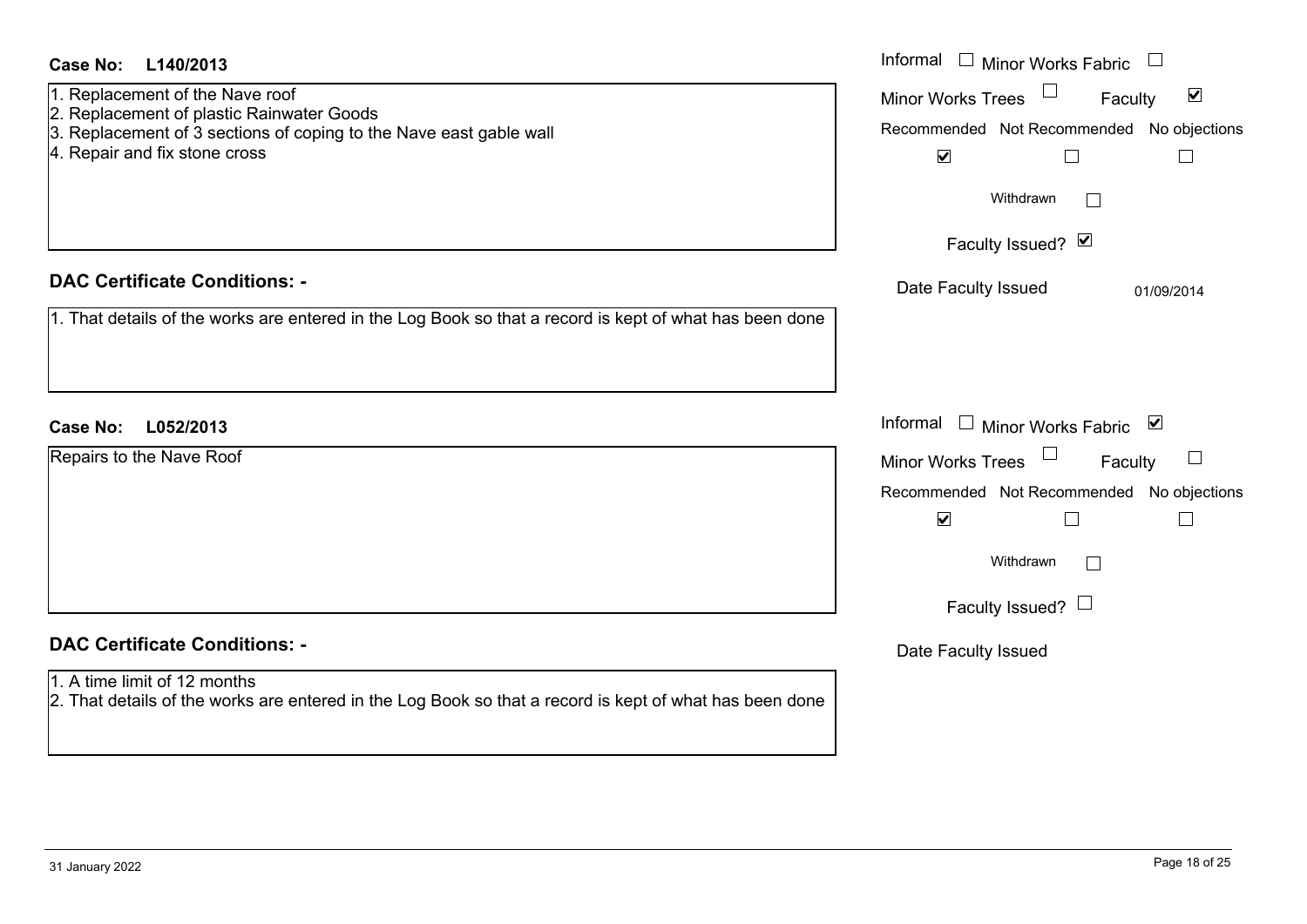#### **L221/2015Case No:** Informal

Installation of a roof alarm

#### **DAC Certificate Conditions: -**

#### 1. A time limit of 12 months

2. That details of the works are entered in the Log Book so that a record is kept of what has been done 3. That, where possible, all fixings should be made into joints, not stonework, using stainless steel or non-ferrous screws in fibre plugs

#### **L109/2015Case No:** Informal

| Repairs to the churchyard wall |  |
|--------------------------------|--|
|                                |  |
|                                |  |
|                                |  |
|                                |  |
|                                |  |
|                                |  |

### **DAC Certificate Conditions: -**

#### 1. A time limit of 12 months

2. That details of the works are entered in the Log Book so that a record is kept of what has been done 3.The condition that a sample of re-pointing, the mortar mix & finish, replacement material and the extent of the work being agreed with the Conservation Officer

|   | Informal<br>$\blacktriangledown$<br><b>Minor Works Fabric</b>                    |
|---|----------------------------------------------------------------------------------|
|   | <b>Minor Works Trees</b><br>Faculty<br>Recommended Not Recommended No objections |
|   | $\blacktriangledown$                                                             |
|   | Withdrawn                                                                        |
|   | Faculty Issued? L                                                                |
|   | Date Faculty Issued                                                              |
| e |                                                                                  |
|   | Informal<br>⊻<br><b>Minor Works Fabric</b>                                       |
|   | <b>Minor Works Trees</b><br>Faculty                                              |
|   | Recommended Not Recommended No objections                                        |
|   | $\blacktriangledown$                                                             |
|   | Withdrawn                                                                        |
|   | Faculty Issued? I                                                                |
|   | Date Faculty Issued                                                              |
|   |                                                                                  |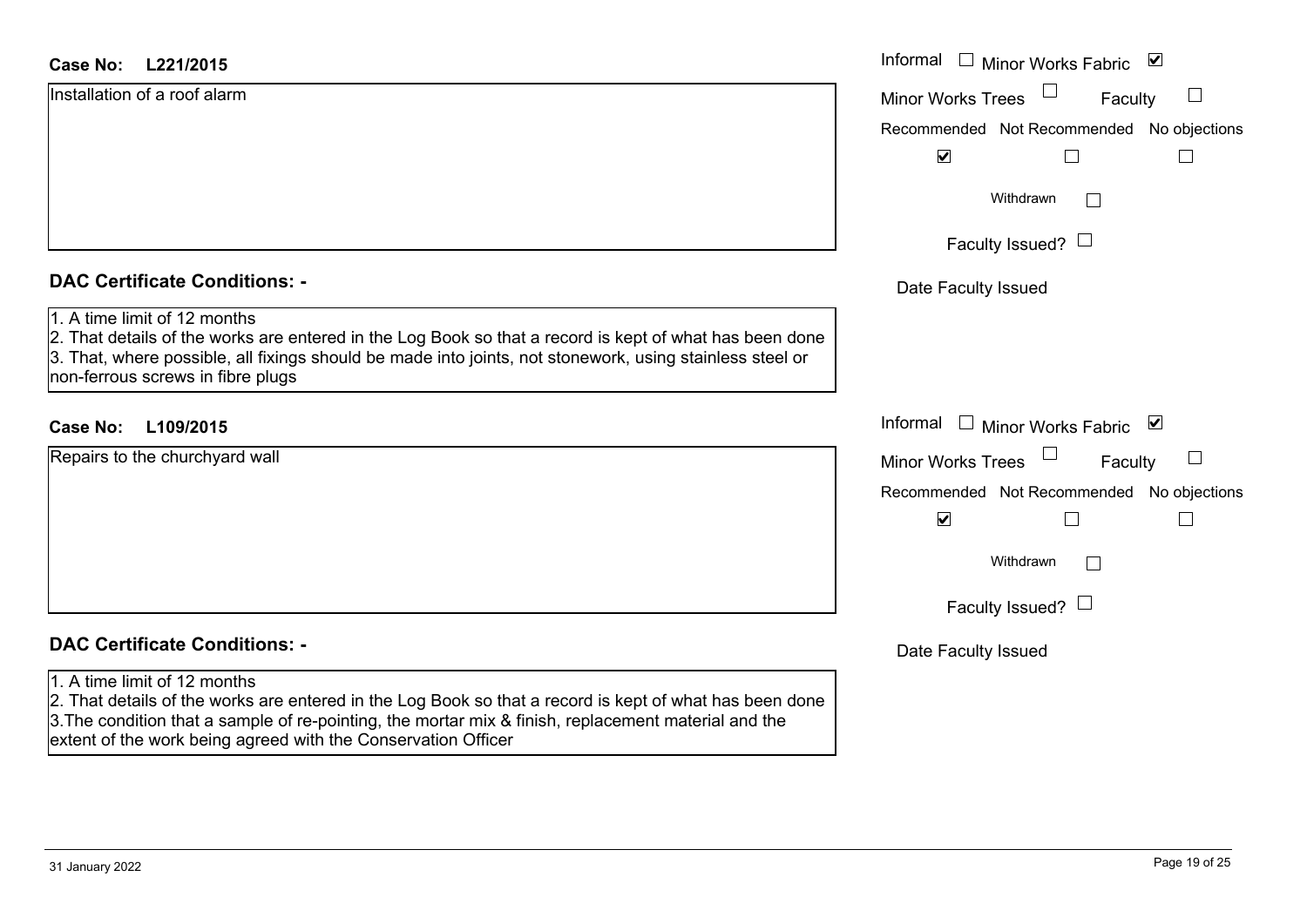#### **L268/2015Case No:** Informal

Works to Trees comprising: - 1. T1 - Removal of epicormic growth and severing of Ivy at base of mature Sycamore adjacent to boundary wall in south-western corner

2. T2 - Severing of Ivy at base of mature Austrian Pine adjacent to boundary wall between churchyards

3. T3 - Severing of Ivy at base of mature Lime in north-western corner adjacent to boundary wall between churchyards

4. T4 - Severing of Ivy at base of mature Austrian Pine in north-western corner adjacent to boundary walls between churchyards

5. T5 - Felling of mature Austrian Pine in north-western corner adjacent to boundary wall and footpath

6. T6 - Severing of Ivy at base of mature Sycamore on northernmost boundary

7. T7 - Severing of Ivy at base of mature Lime on northernmost boundary

8. T8 - Removal dead wood and pruning back from adjacent structure of mature Sycamore adjacent to eastern entrance to the churchyard

#### **DAC Certificate Conditions: -**

1. That details of the works are entered in the Log Book so that a record is kept of what has been done

| Informal                 | $\Box$ Minor Works Fabric                 |  |  |
|--------------------------|-------------------------------------------|--|--|
| <b>Minor Works Trees</b> | ⊻<br>Faculty                              |  |  |
|                          | Recommended Not Recommended No objections |  |  |
|                          |                                           |  |  |
| Withdrawn                |                                           |  |  |
|                          | Faculty Issued?                           |  |  |

Date Faculty Issued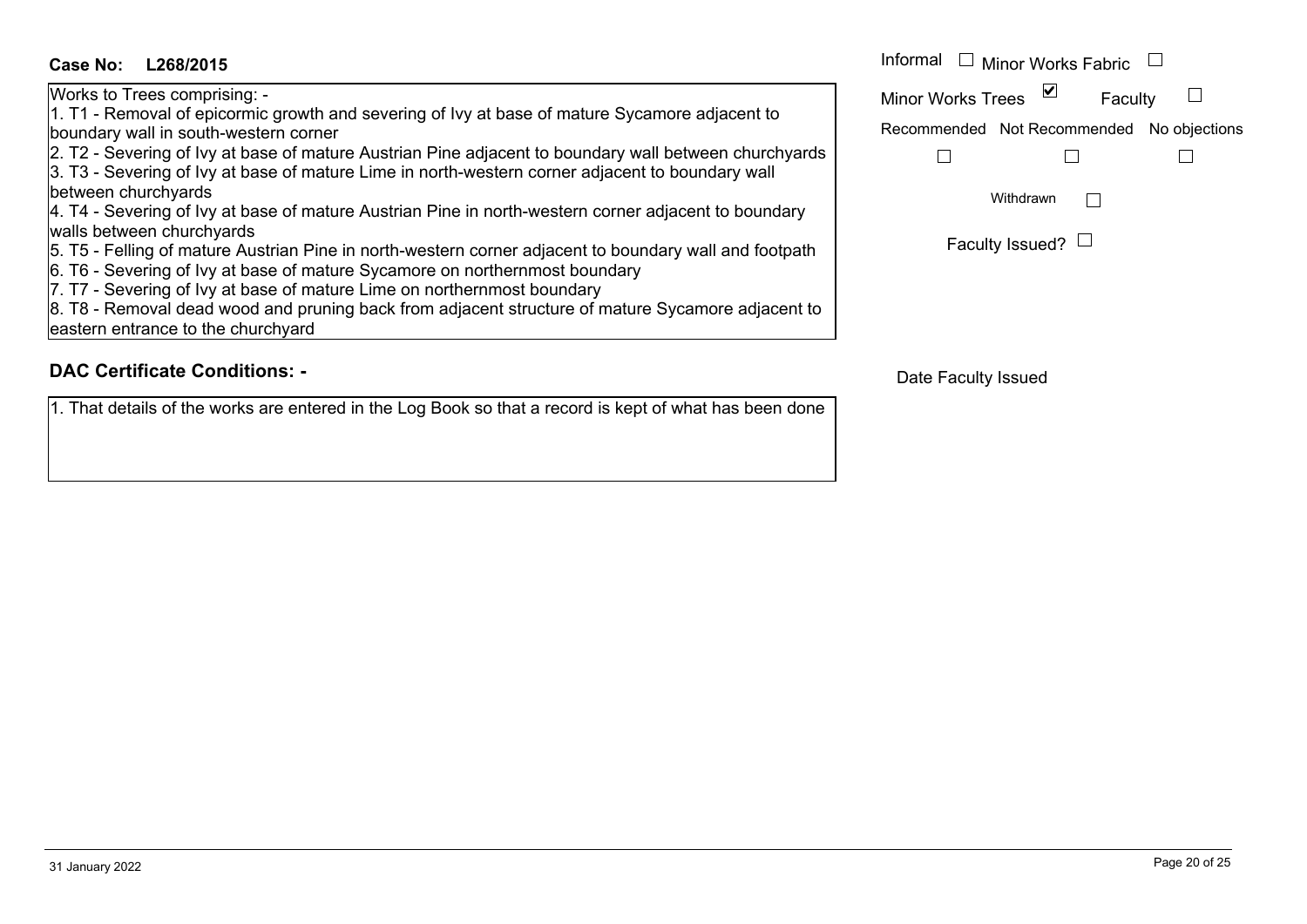#### **Case No:**

| <b>Case No:</b>                                                                                                                                                                                                                                                                                                          | Informal □ Minor Works Fabric<br>⊻         |
|--------------------------------------------------------------------------------------------------------------------------------------------------------------------------------------------------------------------------------------------------------------------------------------------------------------------------|--------------------------------------------|
| Felling a Leyland cypress tree                                                                                                                                                                                                                                                                                           | <b>Minor Works Trees</b><br>Faculty        |
|                                                                                                                                                                                                                                                                                                                          | Recommended Not Recommended No objections  |
|                                                                                                                                                                                                                                                                                                                          | $\blacktriangledown$                       |
|                                                                                                                                                                                                                                                                                                                          | Withdrawn                                  |
|                                                                                                                                                                                                                                                                                                                          | Faculty Issued? $\Box$                     |
| <b>DAC Certificate Conditions: -</b>                                                                                                                                                                                                                                                                                     | Date Faculty Issued                        |
| 1. That details of the works are entered in the Log Book so that a record is kept of what has been done                                                                                                                                                                                                                  |                                            |
|                                                                                                                                                                                                                                                                                                                          |                                            |
| Case No:                                                                                                                                                                                                                                                                                                                 | Informal<br>$\Box$ Minor Works Fabric<br>⊻ |
| 1. Provision of a fire alarm call point adjacent to exit door                                                                                                                                                                                                                                                            | <b>Minor Works Trees</b><br>Faculty        |
| 2. Provision of an automatic smoke detector in the Choir Vestry<br>3. Enabling of the fire alarm to be heard in all areas of the Church including the Tower ringing chamber                                                                                                                                              | Recommended Not Recommended No objections  |
| 4. Provision of fire exit signage for the Choir Vestry escape route                                                                                                                                                                                                                                                      |                                            |
|                                                                                                                                                                                                                                                                                                                          | Withdrawn                                  |
|                                                                                                                                                                                                                                                                                                                          | Faculty Issued? $\Box$                     |
| <b>DAC Certificate Conditions: -</b>                                                                                                                                                                                                                                                                                     | Date Faculty Issued                        |
| 1. That details of the works are entered in the Log Book so that a record is kept of what has been done<br>2. That the installation complies with the present British Standard<br>3. That the PCC commissions an up-to-date electrical test and report after the instalaltion and submits<br>a copy to the DAC Secretary |                                            |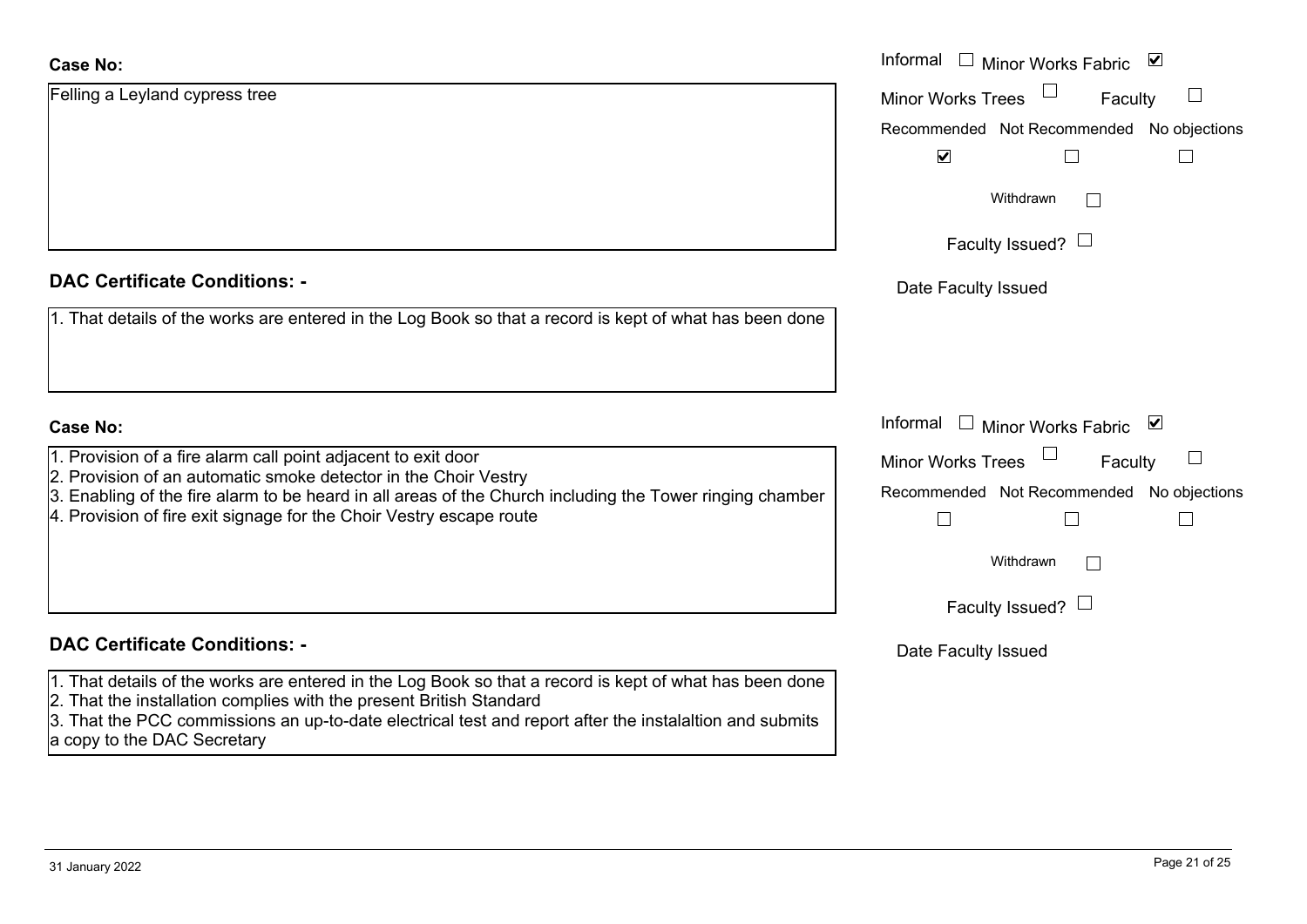| $\frac{1}{2}$                                                                                                                                                                                                                                                                                                                                                                                                                 |                          | Recommended Not Recommended No objections |  |
|-------------------------------------------------------------------------------------------------------------------------------------------------------------------------------------------------------------------------------------------------------------------------------------------------------------------------------------------------------------------------------------------------------------------------------|--------------------------|-------------------------------------------|--|
|                                                                                                                                                                                                                                                                                                                                                                                                                               |                          |                                           |  |
|                                                                                                                                                                                                                                                                                                                                                                                                                               |                          | Withdrawn<br>$\triangledown$              |  |
|                                                                                                                                                                                                                                                                                                                                                                                                                               |                          | Faculty Issued? $\Box$                    |  |
| <b>DAC Certificate Conditions: -</b>                                                                                                                                                                                                                                                                                                                                                                                          | Date Faculty Issued      |                                           |  |
| 1. That details of the works are entered in the Log Book so that a record is kept of what has been done                                                                                                                                                                                                                                                                                                                       |                          |                                           |  |
|                                                                                                                                                                                                                                                                                                                                                                                                                               |                          |                                           |  |
|                                                                                                                                                                                                                                                                                                                                                                                                                               |                          |                                           |  |
| <b>Case No:</b>                                                                                                                                                                                                                                                                                                                                                                                                               | Informal<br>$\mathbb{Z}$ | <b>Minor Works Fabric</b>                 |  |
| Renewal of the Clock auto-winding mechanism                                                                                                                                                                                                                                                                                                                                                                                   | <b>Minor Works Trees</b> | $\sum$<br>Faculty                         |  |
|                                                                                                                                                                                                                                                                                                                                                                                                                               |                          | Recommended Not Recommended No objections |  |
|                                                                                                                                                                                                                                                                                                                                                                                                                               | $\blacktriangledown$     |                                           |  |
|                                                                                                                                                                                                                                                                                                                                                                                                                               |                          | Withdrawn<br>$\Box$                       |  |
|                                                                                                                                                                                                                                                                                                                                                                                                                               |                          | Faculty Issued? $\Box$                    |  |
| <b>DAC Certificate Conditions: -</b>                                                                                                                                                                                                                                                                                                                                                                                          | Date Faculty Issued      |                                           |  |
| 1. That details of the works are entered in the Log Book so that a record is kept of what has been done<br>2. That, in line with the requirement and advice of the Ecclesiastical Insurance Group, the installation<br>and/or testing must be carried out by an electrician who is an accredited member of the NICEIC, the<br>EAC or the NAPIT on a "Full Scope" basis to work on commercial systems as failure to comply may |                          |                                           |  |

Faculty

 $\blacktriangledown$ 

Minor Works Fabric

Minor Works Trees

**Case No:**Informal

## CONFIRMATORY APPLICATION for works undertaken with Chancellor's Licence: - Investigation works to the south wall of the Chancel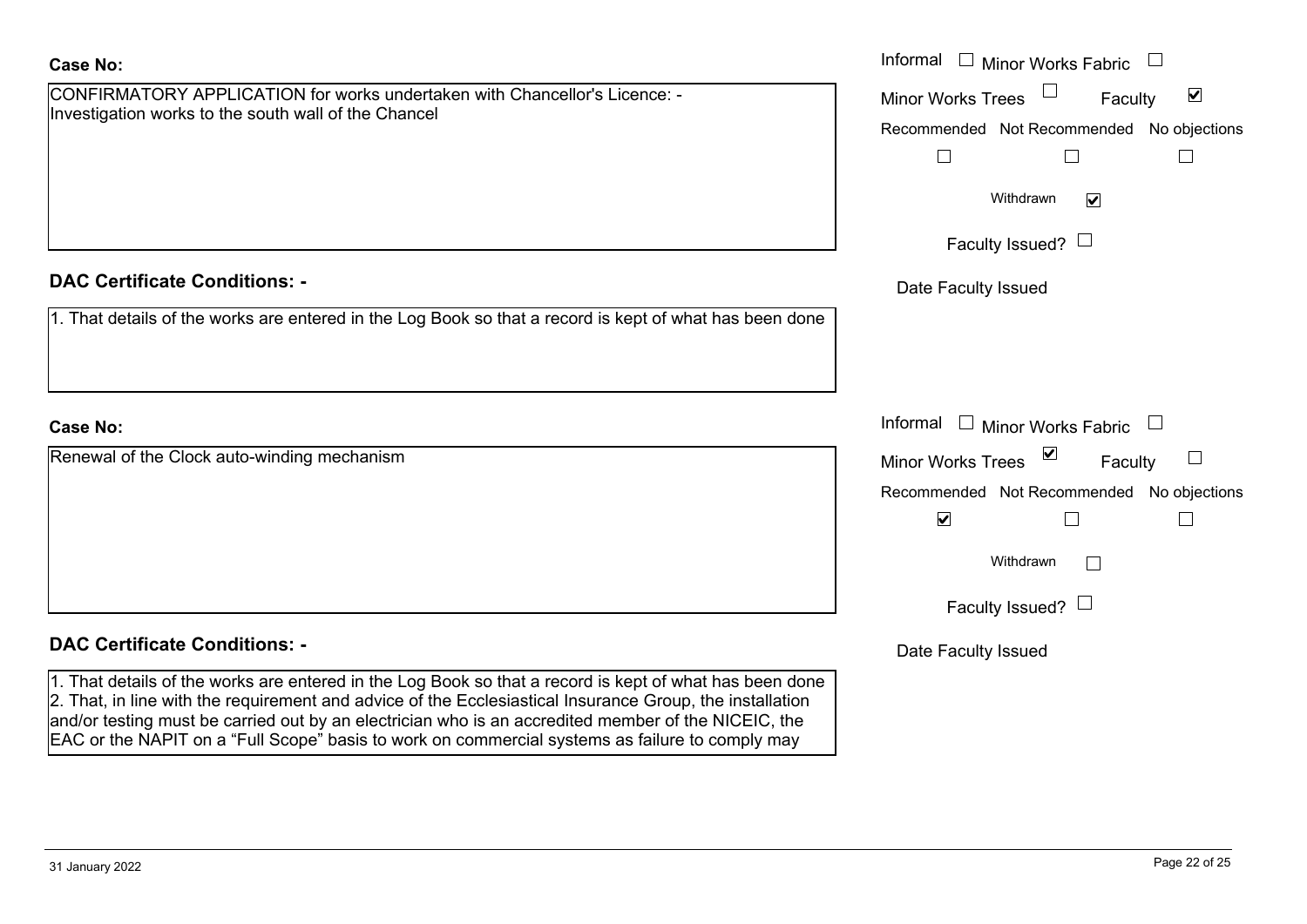| Case No:                                                                  |  |
|---------------------------------------------------------------------------|--|
| Routine repairs to stone wall backing onto new dwellings on Chantry Close |  |

| <b>DAC Certificate Conditions: -</b> |  |
|--------------------------------------|--|
|--------------------------------------|--|

1. That details of the works are entered in the Log Book so that a record is kept of what has be 2. That the Conservation Officer agrees the extent of the works, a sample panel of re-pointing, mortar mix and any replacement stonework

3. That any stone that is replaced should be checked for signs of re-use and if necessary conta

#### **Case No:**

#### In the North Aisle: -

3. Installation of: -

1. Removal of Altar Rails

a) New Carpeting to: -

b) Stackable chairs

#### **DAC Certificate Conditions: -**

c) Storage trolley for the chairs

4. Disposal of existing polypropylene chairs

2. Levelling of floor at the east end

 i) Replace existing carpet tiles at the west end ii) Create new carpeted space at the east end

1. That details of the works are entered in the Log Book so that a record is kept of what has been done 2. That the PCC makes all reasonable attempts to consult the Deeming family who donated the Communion Rails about the proposed removal

|                                                                                                                                                                                                                                                                                                                                  | Informal □ Minor Works Fabric ⊠                             |
|----------------------------------------------------------------------------------------------------------------------------------------------------------------------------------------------------------------------------------------------------------------------------------------------------------------------------------|-------------------------------------------------------------|
| epairs to stone wall backing onto new dwellings on Chantry Close                                                                                                                                                                                                                                                                 | <b>Minor Works Trees</b><br>Faculty                         |
|                                                                                                                                                                                                                                                                                                                                  | Recommended Not Recommended No objections                   |
|                                                                                                                                                                                                                                                                                                                                  |                                                             |
|                                                                                                                                                                                                                                                                                                                                  | $\blacktriangledown$                                        |
|                                                                                                                                                                                                                                                                                                                                  | Withdrawn                                                   |
|                                                                                                                                                                                                                                                                                                                                  | Faculty Issued? $\Box$                                      |
|                                                                                                                                                                                                                                                                                                                                  |                                                             |
| rtificate Conditions: -                                                                                                                                                                                                                                                                                                          | Date Faculty Issued                                         |
| etails of the works are entered in the Log Book so that a record is kept of what has been done<br>ne Conservation Officer agrees the extent of the works, a sample panel of re-pointing, the<br>ix and any replacement stonework<br>ny stone that is replaced should be checked for signs of re-use and if necessary contact the |                                                             |
|                                                                                                                                                                                                                                                                                                                                  | Informal $\Box$ Minor Works Fabric $\Box$                   |
| rth Aisle: -                                                                                                                                                                                                                                                                                                                     | $\blacktriangledown$<br><b>Minor Works Trees</b><br>Faculty |
| val of Altar Rails                                                                                                                                                                                                                                                                                                               |                                                             |
| ng of floor at the east end                                                                                                                                                                                                                                                                                                      | Recommended Not Recommended No objections                   |
| ation of: -                                                                                                                                                                                                                                                                                                                      | $\blacktriangledown$                                        |
| v Carpeting to: -                                                                                                                                                                                                                                                                                                                |                                                             |
| eplace existing carpet tiles at the west end                                                                                                                                                                                                                                                                                     | Withdrawn                                                   |
| eate new carpeted space at the east end                                                                                                                                                                                                                                                                                          |                                                             |
| ckable chairs                                                                                                                                                                                                                                                                                                                    | Faculty Issued? Ø                                           |
| age trolley for the chairs                                                                                                                                                                                                                                                                                                       |                                                             |
| al of existing polypropylene chairs                                                                                                                                                                                                                                                                                              |                                                             |
| rtificate Conditions: -                                                                                                                                                                                                                                                                                                          | Date Faculty Issued<br>26/07/2017                           |
|                                                                                                                                                                                                                                                                                                                                  |                                                             |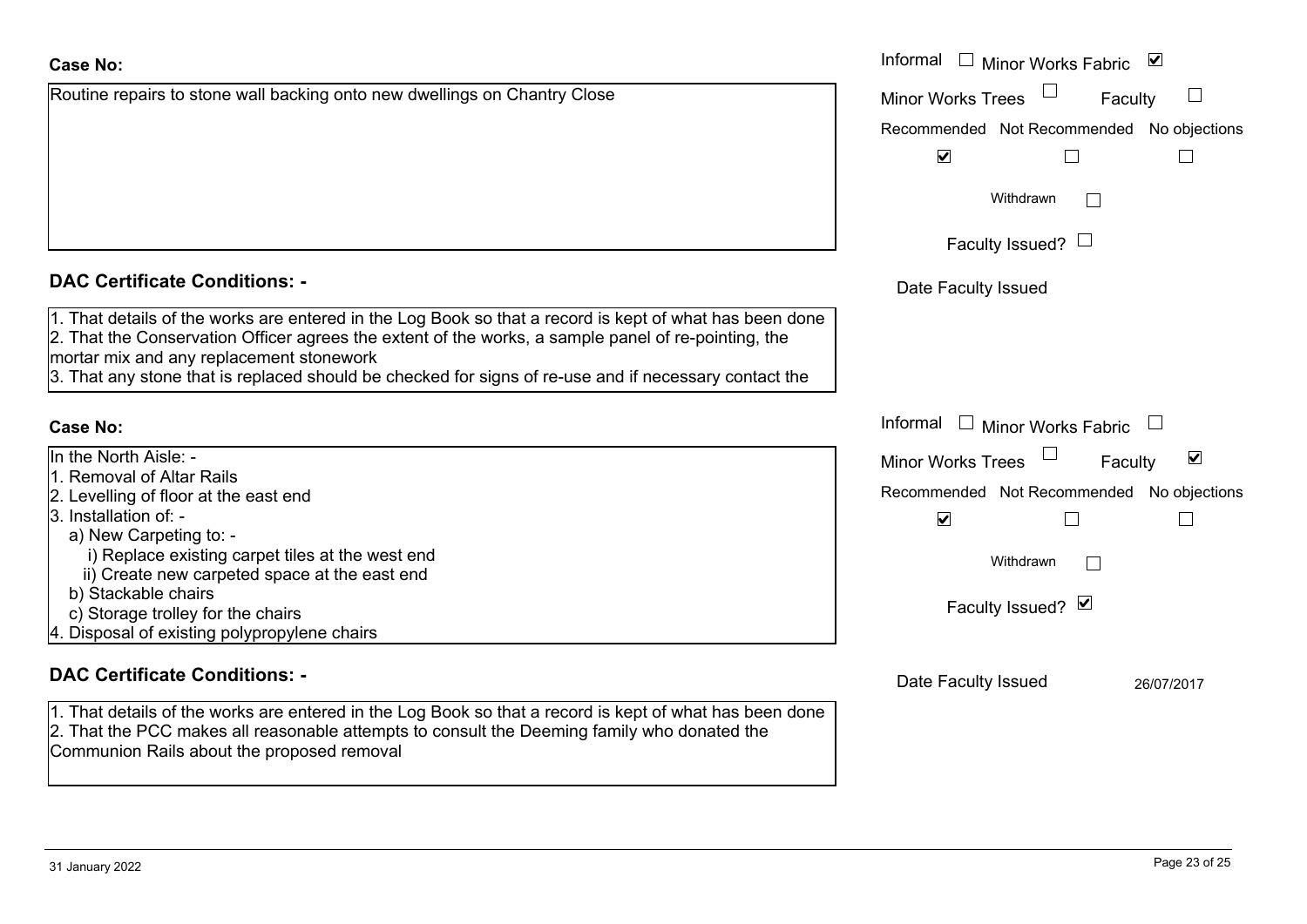#### **Case No:**

Re-decoration of: -1. Tower stairs

2. Ringing chamber

### **DAC Certificate Conditions: -**

1. That details of the works are entered in the Log Book so that a record is kept of what has been done 2. That, if they have not already been consulted, Keim Paints be requested to do a site visit and provide paint specifications for the Keim to ensure the correct paint specification 3. That the PCC considers removing the boarding and skirtings to the ringing room to allow the Tower

#### **Case No:**

| Upgrading of 20-year-old Sound System comprising: - |  |
|-----------------------------------------------------|--|
|-----------------------------------------------------|--|

- 1. Replacing existing loudspeakers
- 2. Adding two additional Speakers as shown in the Church Plan
- 3. New Radio microphones
- 4. New CD recording facilities
- 5. Enlargement of cupboard to store equipment

### **DAC Certificate Conditions: -**

1. That details of the works are entered in the Log Book so that a record is kept of what has been done 2. That, assuming the 4 wireless microphones will be in Channel 38, the PCC purchases a shared license to operate the microphones 3. That the PCC considers, instead of a CD Recording Facilities, mp3 recording to SD Card - which is

|                                                                                                                                                                                                                                                                                                                                                                        | Informal $\square$<br>Minor Works Fabric ⊠ |                        |        |
|------------------------------------------------------------------------------------------------------------------------------------------------------------------------------------------------------------------------------------------------------------------------------------------------------------------------------------------------------------------------|--------------------------------------------|------------------------|--------|
| ation of: -                                                                                                                                                                                                                                                                                                                                                            | Minor Works Trees                          | Faculty                | $\Box$ |
| stairs<br>g chamber                                                                                                                                                                                                                                                                                                                                                    | Recommended Not Recommended No objections  |                        |        |
|                                                                                                                                                                                                                                                                                                                                                                        | $\blacktriangledown$                       |                        |        |
|                                                                                                                                                                                                                                                                                                                                                                        |                                            | Withdrawn              |        |
|                                                                                                                                                                                                                                                                                                                                                                        |                                            | Faculty Issued? $\Box$ |        |
| rtificate Conditions: -                                                                                                                                                                                                                                                                                                                                                | Date Faculty Issued                        |                        |        |
| etails of the works are entered in the Log Book so that a record is kept of what has been done<br>f they have not already been consulted, Keim Paints be requested to do a site visit and provide<br>cifications for the Keim to ensure the correct paint specification<br>ne PCC considers removing the boarding and skirtings to the ringing room to allow the Tower |                                            |                        |        |
|                                                                                                                                                                                                                                                                                                                                                                        | Informal $\Box$ Minor Works Fabric         |                        |        |
| g of 20-year-old Sound System comprising: -                                                                                                                                                                                                                                                                                                                            | Minor Works Trees                          | Faculty                | $\Box$ |
| cing existing loudspeakers<br>two additional Speakers as shown in the Church Plan                                                                                                                                                                                                                                                                                      | Recommended Not Recommended No objections  |                        |        |
| adio microphones                                                                                                                                                                                                                                                                                                                                                       | $\blacktriangledown$                       |                        |        |
| D recording facilities                                                                                                                                                                                                                                                                                                                                                 |                                            |                        |        |
| ement of cupboard to store equipment                                                                                                                                                                                                                                                                                                                                   | Withdrawn                                  |                        |        |
|                                                                                                                                                                                                                                                                                                                                                                        |                                            | Faculty Issued? $\Box$ |        |
| rtificate Conditions: -                                                                                                                                                                                                                                                                                                                                                | Date Faculty Issued                        |                        |        |
| etails of the works are entered in the Log Book so that a record is kept of what has been done<br>issuming the 4 wireless microphones will be in Channel 38, the PCC purchases a shared                                                                                                                                                                                |                                            |                        |        |